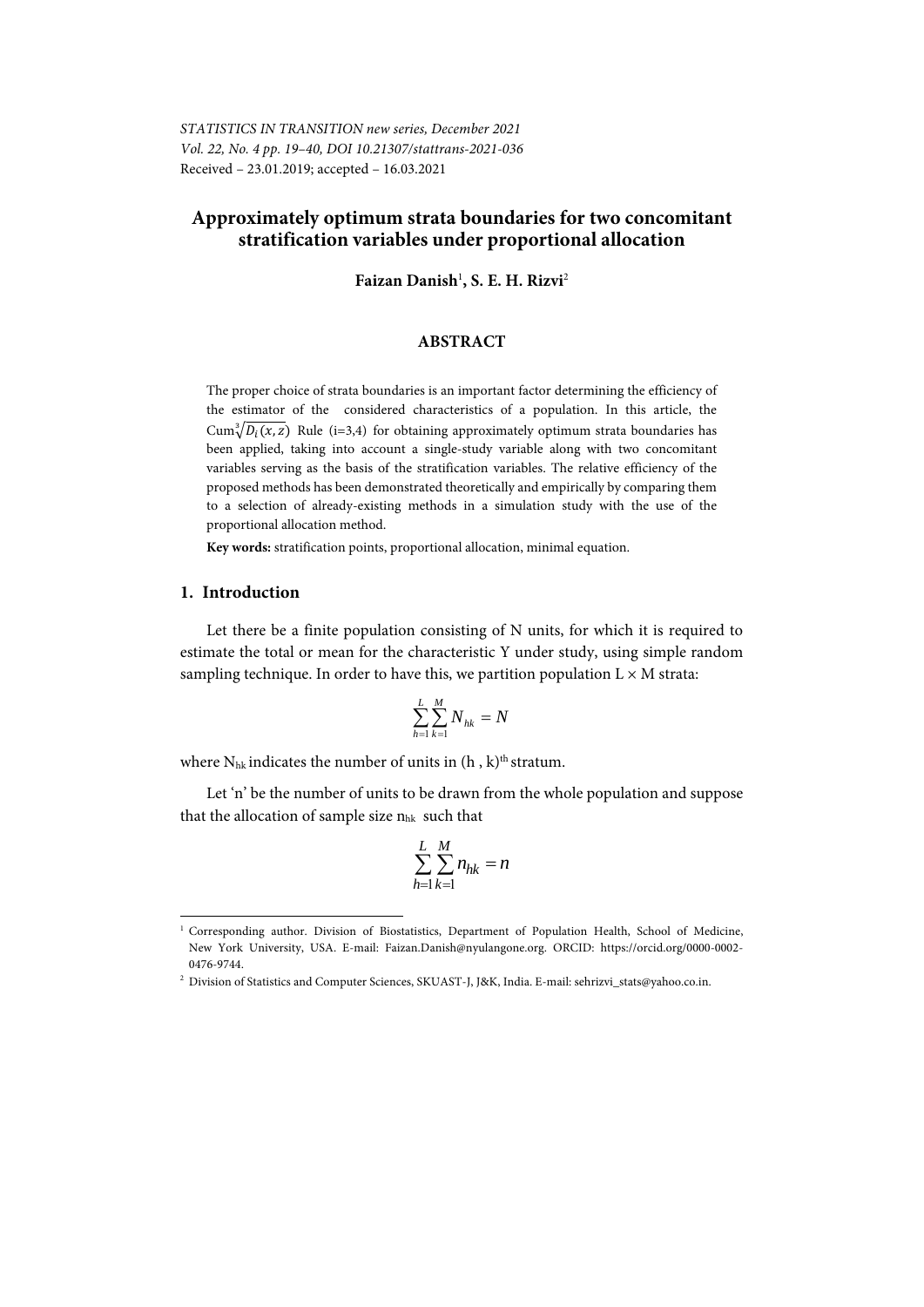Let  $y_{\scriptscriptstyle{hhi}}$  ( i = 1, 2, 3,...,  $N_{\scriptscriptstyle{hk}}$  ) be the population unit and then the population total is

$$
Y = \sum_{h=1}^{L} \sum_{k=1}^{M} \sum_{i=1}^{N_{hk}} y_{hki}
$$

For the study variable, the unbiased estimate of  $\overline{Y}$ ,  $\overline{Y}_{st} = \sum_{h=1}^{L} \sum_{k=1}^{M}$  $y_{st} = \sum_{h=1}^{K} \sum_{k=1}^{K} W_{hk} y_{hk}$ , where

1 1  $\frac{n_{hk}}{n}$ *hk*  $n_{hk}$   $\overleftarrow{i=1}$   $\overrightarrow{y}$  *hki n*  $y_{ik} = \frac{1}{2} \sum y$  $n_{hk}$ <sup> $\overline{$ i=}</sup>  $\lambda = \frac{1}{2} \sum_{h} \sum_{h}$  and W<sub>hk</sub> denotes the weight of the (h,k)<sup>th</sup> stratum.

For stratified simple random sampling, the sample estimate  $\overline{y}_s$  is unbiased with sampling variance as below:

$$
V(\overline{y}_{st}) = \sum_{h} \sum_{k} \left(1 - f_{hk}\right) \frac{W_{hk}^2 \sigma_{hky}^2}{n_{hk}}
$$

where  $f_{hk} = \frac{n_{hk}}{N}$  $f_{hk} = \frac{n_{hk}}{N_{hk}}$  and if f.p.c is ignored, we have

$$
V\left(\overline{y}_{st}\right) = \sum_{h} \sum_{k} \frac{W_{hk}^2 \sigma_{hky}^2}{n_{hk}}
$$

 $\sigma_{hkv}^2$  represents the population variance for the character Y and is defined as

$$
\sigma_{hky}^2 = \frac{1}{N_{hk}} \sum_{i=1}^{N_{hk}} \left( y_{hki} - y_{hk} \right)^2
$$

 $\overline{y}_{ik}$  being the population mean of all the  $N_{hk}$  units in the  $(h, k)$ <sup>th</sup> stratum.

Construction of stratification points was pioneered by Dalenius (1950), while minimizing variance set of equations as the functions of population parameters were obtained and due to their implicit nature, it becomes complicated to obtain solutions. Cochran (1961,1963) has also discussed the cases regarding the optimum boundaries. Yadav and Singh (1984), Rizvi *et al*. (2000), Danish *et al*. (2020), Khan *et al*. (2008), Khan *et al.* (2014), Danish *et al*. (2017), Danish *et al*. (2018), Danish and Rizvi (2018,2019) and Danish, F. (2018). Rizvi and Danish (2018) made an attempt to summarise the proposed contribution towards obtaining stratification points.

The allocation procedure in which a sample size is selected as per proportion of the stratum is known as proportional allocation. In such allocation, the sample size is selected as

$$
n_{hk} = \frac{nN_{hk}}{N} = nW_{hk}
$$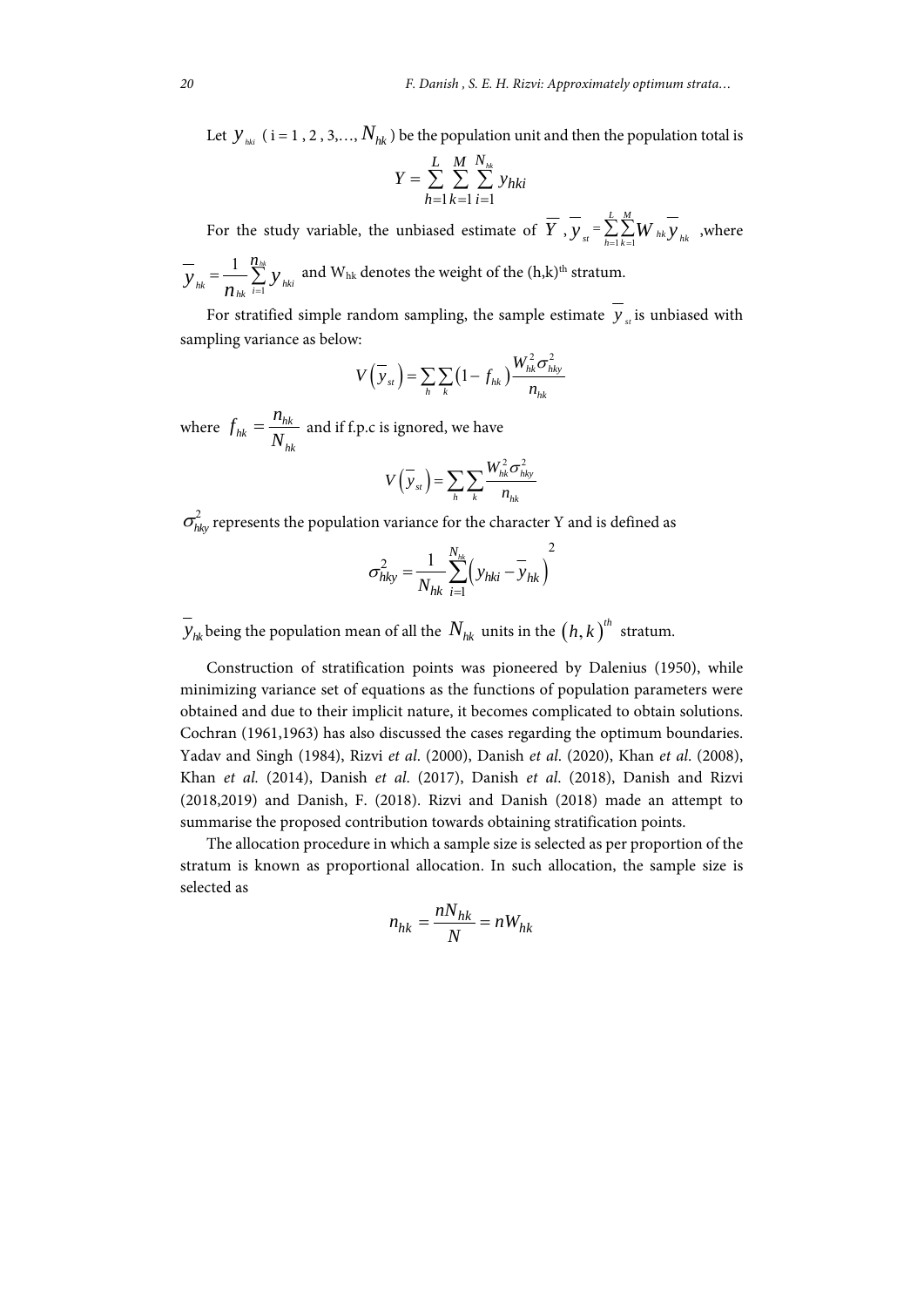thus, 
$$
n_{hk} \propto N_{hk}
$$
 and  $\sum_{h=1}^{L} \sum_{k=1}^{M} n_{hk} = n$ 

Hence, under such allocation, variance is

$$
V(\overline{y}_{st})_p = \frac{1}{n} \sum_h \sum_k W_{hk} \sigma_{hk}^2
$$
\n(1.1)

In this paper, for obtaining stratification points using classical approach for two concomitant variables as the basis of stratification variables and a single study variable under the proportional allocation method by assuming different distributions of the concomitant variables and both dependent and independent cases have been discussed as well.

# **2. Variance expression**

Let the regression model of the response variable Y and the two information variables X & Z be given as

$$
Y = C(X, Z) + e
$$

where 'e' is error term such that

$$
E(e | x, z) = 0 \text{ and } V(e | x, z) = \eta(x, z) > 0, \forall x \varepsilon(a, b) z \varepsilon(c, d).
$$
  
(b - a)  $\infty$ , (c - d)  $\infty$ 

If joint marginal of X and Z is  $f(x, z)$  and  $f(x)$  and  $f(z)$  denotes marginal densities of individual variables, respectively, then under above regression model,

we have  $W_{hk} = \begin{pmatrix} 1 & f(x, z) \end{pmatrix}$  $x_{h-1} z_{k-1}$ *h k hk*  $x_h$  *z*  $W_{hk} = \int \int f(x, z) \partial x \partial z$  is weight of a stratum.

$$
\mu_{hky} = \mu_{hkc} = \frac{1}{W_{hk}} \int_{x_{h-1}z_{k-1}}^{x_h} c(x, z) f(x, z) \partial x \partial z
$$
 and

 $\sigma_{hky}^2 = \sigma_{hkc}^2 + \mu_{hk\eta}$  denotes its mean and variation respectively,

where  $(x_{h-1}, x_h, z_{k-1}, z_k)$  be the stratification points and  $\mu_{\scriptscriptstyle hkn}^{\scriptscriptstyle -}$  is the average value of the function  $\eta(x,z)$  and  $\sigma_{\scriptscriptstyle{hkc}}^{\scriptscriptstyle{2}}$  as

$$
\sigma_{hkc}^2 = \frac{1}{W_{hk}} \int_{x_{h-1}z_{k-1}}^{x_h} \int_{z_{h-1}}^{z_k} c^2(x, z) f(x, z) \, \partial x \partial z - (\mu_{hkc})^2
$$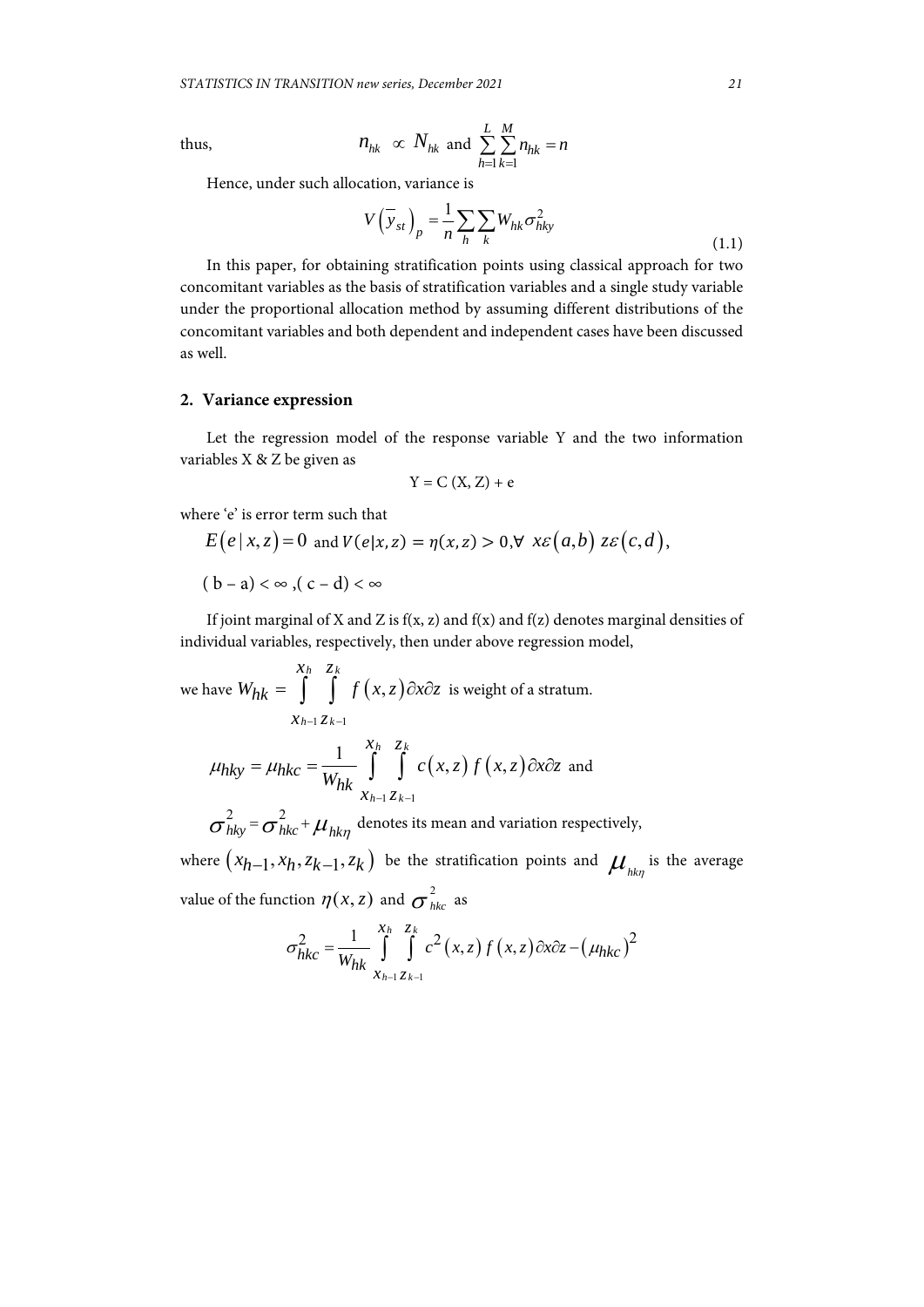Using these relations, the variance can be expressed in terms of the population parameters of the function of X and Y and  $V(e|x, z)$ . The variance expression for the case of proportional allocation is therefore given by

$$
V(\bar{y}_{st})_{prop} = \frac{\left[\sum_{h} \sum_{k} W_{hk} \left(\sigma_{hkc}^2 + \mu_{hk}\eta\right)\right]}{n} \tag{2.1}
$$

The expression for various terms can be in terms of Singh and Sukhatme (1969) and Danish *et al.* (2018).

### **3. Minimal equations for proportional allocation**

Since  $\sum \sum W_{hk} \mu_{hk}$ *h k*  $\sum \sum W_{hk} \mu_{hk\eta} = \mu_\eta$ , which is the population parameter and therefore is a fixed

constant. Hence, minimization of (2.1) is equivalent to minimization

$$
V_p = \sum_{h} \sum_{k} W_{hk} \sigma_{hk}^2 \tag{3.1}
$$

Thus, to obtain minimal equations, we minimize  $V_p$  by with respect of  $x_h$  and equate to zero, we get

$$
\frac{\partial}{\partial x_h} V_p = \sum_k \left[ W_{hk} \frac{\partial}{\partial x_h} \sigma_{hkc}^2 + \sigma_{hkc}^2 \frac{\partial}{\partial x_h} W_{hk} + W_{ik} \frac{\partial}{\partial x_h} \sigma_{ikc}^2 + \sigma_{ikc}^2 \frac{\partial}{\partial x_h} W_{ik} \right] = 0
$$

After further simplification, we get

$$
\sum_{k} \left[ W_{hk} \int_{z_{k-1}}^{z_k} \frac{f(x_h, z)}{W_{hk}} \left\{ \left[ c(x_h, z) - \mu_{hkc} \right]^2 - \sigma_{hkc}^2 \right\} \right] + \sigma_{hkc}^2 \int_{z_{k-1}}^{z_k} f(x_h, z) \partial z
$$
\n
$$
= \sum_{k} \left[ W_{ik} \int_{z_{k-1}}^{z_k} \frac{f(x_h, z)}{W_{ik}} \left\{ \left[ c(x_h, z) - \mu_{ikc} \right]^2 - \sigma_{ikc}^2 \right\} \right] + \sigma_{ikc}^2 \int_{z_{k-1}}^{z_k} f(x_h, z) \partial z
$$
\n(3.2)

For obtaining minimal equations we also differentiate  $V_p$  partially w.r.t.  $z_k$ in a similar way, we get

$$
\sum_{h} \left[ W_{hk} \int_{x_{h-1}}^{x_h} \frac{f(x, z_k)}{W_{hk}} \left\{ \left[ c(x, z_k) - \mu_{hkc} \right]^2 - \sigma_{hkc}^2 \right\} \right] + \sigma_{hkc}^2 \int_{x_{h-1}}^{x_h} f(x, z_k) \, dx
$$
\n
$$
= \sum_{h} \left[ W_{hj} \int_{x_{h-1}}^{x_h} \frac{f(x, z_k)}{W_{hj}} \left\{ \left[ c(x, z_k) - \mu_{hjc} \right]^2 - \sigma_{hjc}^2 \right\} \right] + \sigma_{hjc}^2 \int_{x_{h-1}}^{x_h} f(x, z_k) \, dx
$$
\n
$$
(3.3)
$$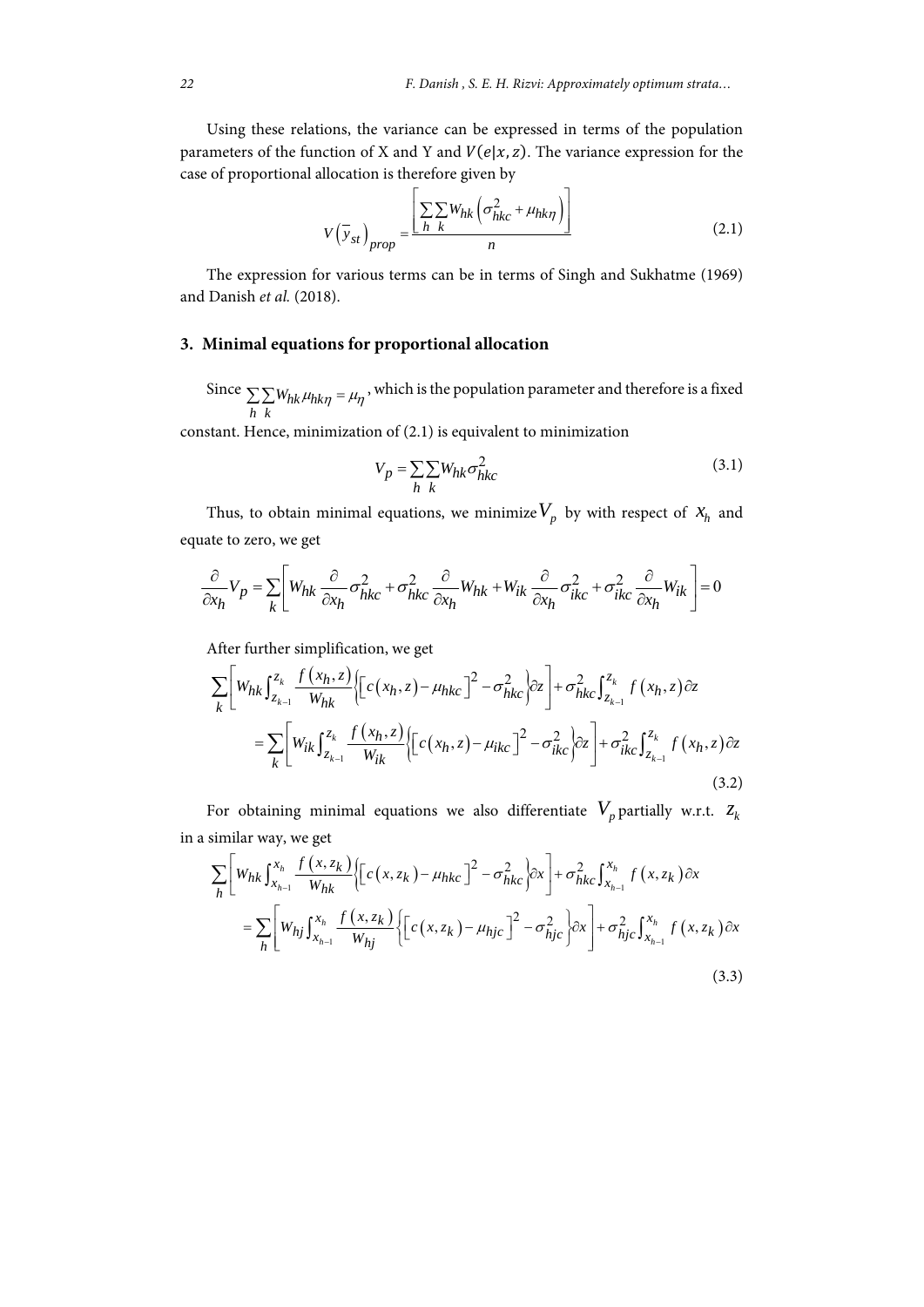However, for obtaining minimal equations we minimize  $V_p$  on equating the partial derivative of this expression with respect of  $X_h$  and  $Z_k$  to zero, we get

$$
W_{hk} f(x_h, z_k) \frac{\left\{ \left[ c(x_h, z_k) - \mu_{hkc} \right]^2 - \sigma_{hkc}^2 \right\}}{W_{hk}} + f(x_h, z_k) \sigma_{hkc}^2
$$
  
= 
$$
W_{ij} f(x_h, z_k) \frac{\left\{ \left[ c(x_h, z_k) - \mu_{ijc} \right]^2 - \sigma_{ijc}^2 \right\}}{W_{ij}} + f(x_h, z_k) \sigma_{ijc}^2
$$

This gives the equation as

$$
c(x_h, z_k) = \frac{(\mu_{hkc} + \mu_{ijc})^2}{2}, \qquad i = h+1, h = 1, 2, ..., L-1
$$
  
 
$$
j = k+1, k = 1, 2, ..., M-1
$$
 (3.4)

On the condition that  $\lambda(x, z) = c'(x, z) f(x, z)$  belongs to class  $\Omega$  functions, solutions to the system of equation (3.4) give OSB in the sense of minimization of variance  $V\Big(\, {\cal Y}_{st}\, \Big)_{prop}$  . These equations are also very difficult to solve and, therefore, for these equations also we shall find methods of obtaining approximation to the exact solutions  $[x_h, z_k]$ . Further better approximation can be obtained by using some approximate iterative procedures.

#### **4. Some miscellaneous results**

In the case of complexities in the equations, let us impose few regularity conditions on  $f(x, z), c(x, z)$  and  $\eta(x, z)$ . We state that  $\zeta(x, z)$  belongs to class  $\Omega$  if it satisfies

- i)  $0 < \zeta(x, z)$
- ii)  $\zeta(x,z) < \infty$
- iii)  $\zeta(x, z), \zeta'(x, z)$  and  $\zeta''(x, z)$  exist and are continuous  $\forall (x, z)$ in  $[(a, b), (c, d)]$  respectively such that  $(b - a) < \infty$  and  $(d - c) < \infty$ .

Let us suppose  $f(x, z)$  and  $\eta(x, z)$  belong to class  $\Omega$  and the function c(x, z) satisfies the conditions (ii) and (iii).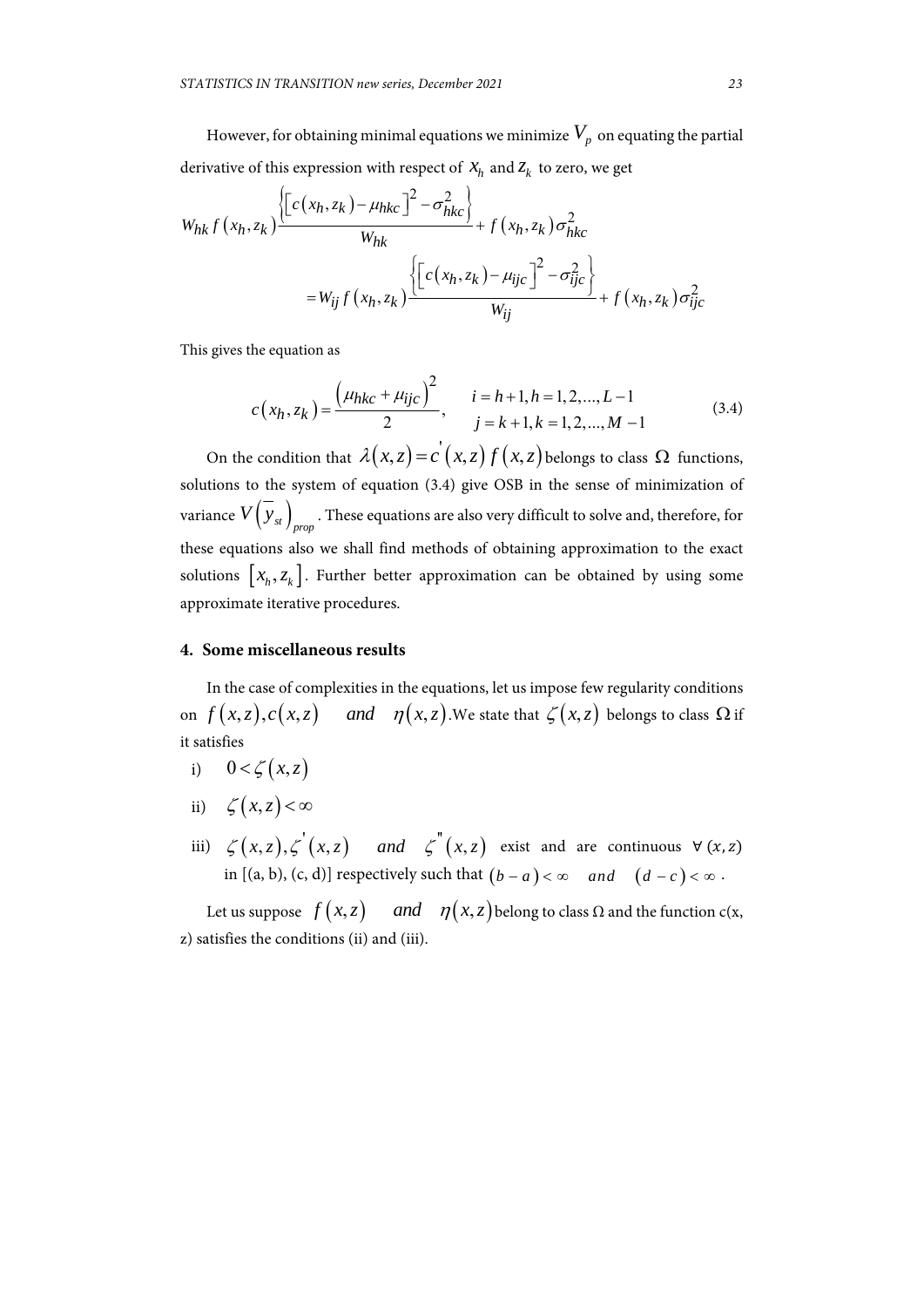Before we proceed to prove the results, let us define the symbol 'O', which has been used in the present investigation.

For two functions  $T_1(x,z)$  and  $T_2(x,z)$ , such that the ratio  $T_1(x, z)/T_2(x, z)$  remains bounded as x and z tends to their limits, then we can write  $T_1(x, z) = O(T_2(x, z)).$ 

**Lemma 4.1:** If the function  $I_{ij}(x, z)$  is defined as

$$
I_{ij}(x,z) = \int_{z_1}^{z_2} \int_{x_1}^{x_2} (t_1 - x_1)^i (t_2 - z_1)^j f(t_1, t_2) dt_1 dt_2, x_1 < x_2 \& z_1 < z_2
$$

then

$$
I_{ij}(x,z) = \begin{bmatrix} \frac{k_1^{i+1}k_2^{j+1}}{(i+1)(j+1)} f + \frac{k_1^{i+1}k_2^{j+1}}{(i+1)(j+1)} f_x + \frac{k_1^{i+1}k_2^{j+2}}{(i+1)(j+2)} f_z \\ + \frac{1}{2!} \begin{bmatrix} \frac{k_1^{i+3}k_2^{j+1}}{(i+3)(j+1)} f_{xx} + 2 \frac{k_1^{i+2}k_2^{j+2}}{(i+2)(j+2)} f_{xz} + \frac{k_1^{i+1}k_2^{j+3}}{(i+1)(j+3)} f_{zz} \end{bmatrix} + O(k^{i+j+5}) \end{bmatrix}
$$
\n(4.1)

where 
$$
f(t_1, t_2) = f
$$
,  $\frac{\partial f}{\partial t_1} = f_x$ ,  $\frac{\partial f}{\partial t_2} = f_z$ ,  $\frac{\partial^2 f}{\partial t_1^2} = f_{xx}$ ,  $\frac{\partial^2 f}{\partial t_2^2} = f_{zz}$ ,  $\frac{\partial^2 f}{\partial t_1 \partial t_2} = f_{xz}$ ,  
\n $k_1 = x_2 - x_1$  and  $k_2 = z_2 - z_1$ .

**Lemma 4.2:** Let  $\mu_{\eta}(x, z)$  denote the conditional expectation of the function  $\eta(t_1, t_2)$ , so that

$$
\mu_{\eta}(x, z) = \frac{\int_{z_1}^{z_2} \int_{x_1}^{x_2} \eta(t_1, t_2) f(t_1, t_2) dt_1 dt_2}{\int_{z_1}^{z_2} \int_{x_1}^{x_2} f(t_1, t_2) dt_1 dt_2}
$$

Then, the series expansion of  $\mu_{\eta}(x, z)$  at point (t<sub>1</sub>, t<sub>2</sub>) is given by

$$
\mu_{\eta}(x,z) = \eta \left[ 1 + \frac{\eta^{2}}{2\eta} (k_{1} + k_{2}) + \left( \frac{\eta^{2} (f_{x} + f_{z}) + 2f\eta^{2}}{12f\eta} \right) (k_{1} + k_{2})^{2} + \left( \frac{f (f_{xx} + f_{zz} + f_{xz})\eta^{2} + f (f_{x} + f_{z})\eta^{2} + f (f_{x} + f_{z})\eta^{2} + f (f_{x} + f_{z})\eta^{2}}{12f^{2}\eta} \right) (k_{1} + k_{2})^{3} + O((k_{1} + k_{2})^{4}) \right]
$$
\n(4.2)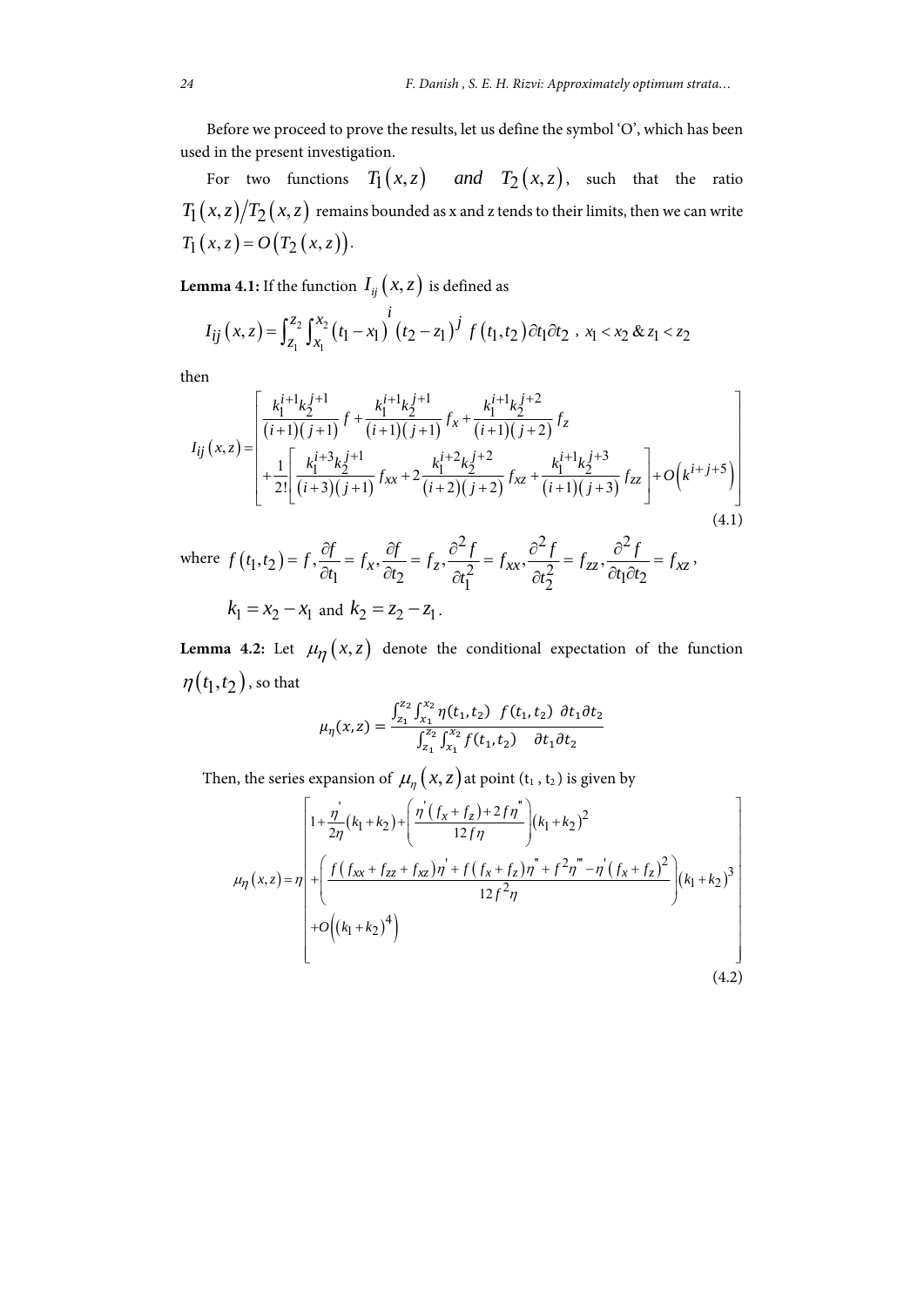**Lemma 4.3:** If  $\sigma_{\eta}^2(x, z)$  denotes the conditional variance of the function  $\eta(t_1, t_2)$ defined in the interval (x, z) , then

$$
\sigma_{\eta}^{2}(x,z) = \frac{(k)^{2}}{12}(\eta^{2}) \left[1 + \frac{\eta^{2}}{\eta^{2}}(k)^{1} + O(k)^{2}\right]
$$
\n(4.3)

where  $(k)^1$  *and*  $(k)^2$  denote all  $k_i$ 's with power '1' and '2' respectively.

# **Lemma 4.4:**

$$
(k_1k_2)^{\lambda-1} \int_{z_1}^{z_2} \int_{x_1}^{x_2} f(t_1, t_2) \partial t_1 \partial t_2 = \left[ \int_{z_1}^{z_2} \int_{x_1}^{x_2} \sqrt[3]{f(t_1, t_2)} \partial t_1 \partial t_2 \right]^{\lambda} \left[ 1 + O(k^2) \right]
$$
\n(4.4)

**Lemma 4.5:** With  $I_{00}(x, z)$  and  $\sigma_{\eta}^{2}(x, z)$  defined as in Lemma 4.1 and Lemma 4.3 respectively, we have

$$
I_{00}(x,z)\sigma_{\eta}^{2}(x,z) = \frac{k^{2}}{12} \int_{z_{1}}^{z_{2}} \int_{x_{1}}^{x_{2}} \eta^{\prime^{2}}(t_{1}, t_{2}) f(t_{1}, t_{2}) dt_{1} dt_{2}
$$
(4.5)

where k denotes any  $k_{h}$  or  $k_{k}$ .

### **5. Minimal equations and their approximate solutions**

In this section we will obtain expansion of the series given in (3.4) about the points  $x_h$  and  $z_k$  the common boundary of  $(h,k)$ <sup>th</sup> *and*  $(h+1,k+1)$ <sup>th</sup> strata and obtain the approximate systems of equation, which will give approximately optimum points of stratification as their solutions. In doing so we shall make use of the Lemma's already 4.1-4.5.

The minimal equations for this method are given by

$$
c(x_h, z_k) - \mu_{hkc} = \mu_{ijc} - c(x_h, z_k)
$$
  
i= h +1,h = 1, 2, ... L, j= k+1, k= 1,2,...,M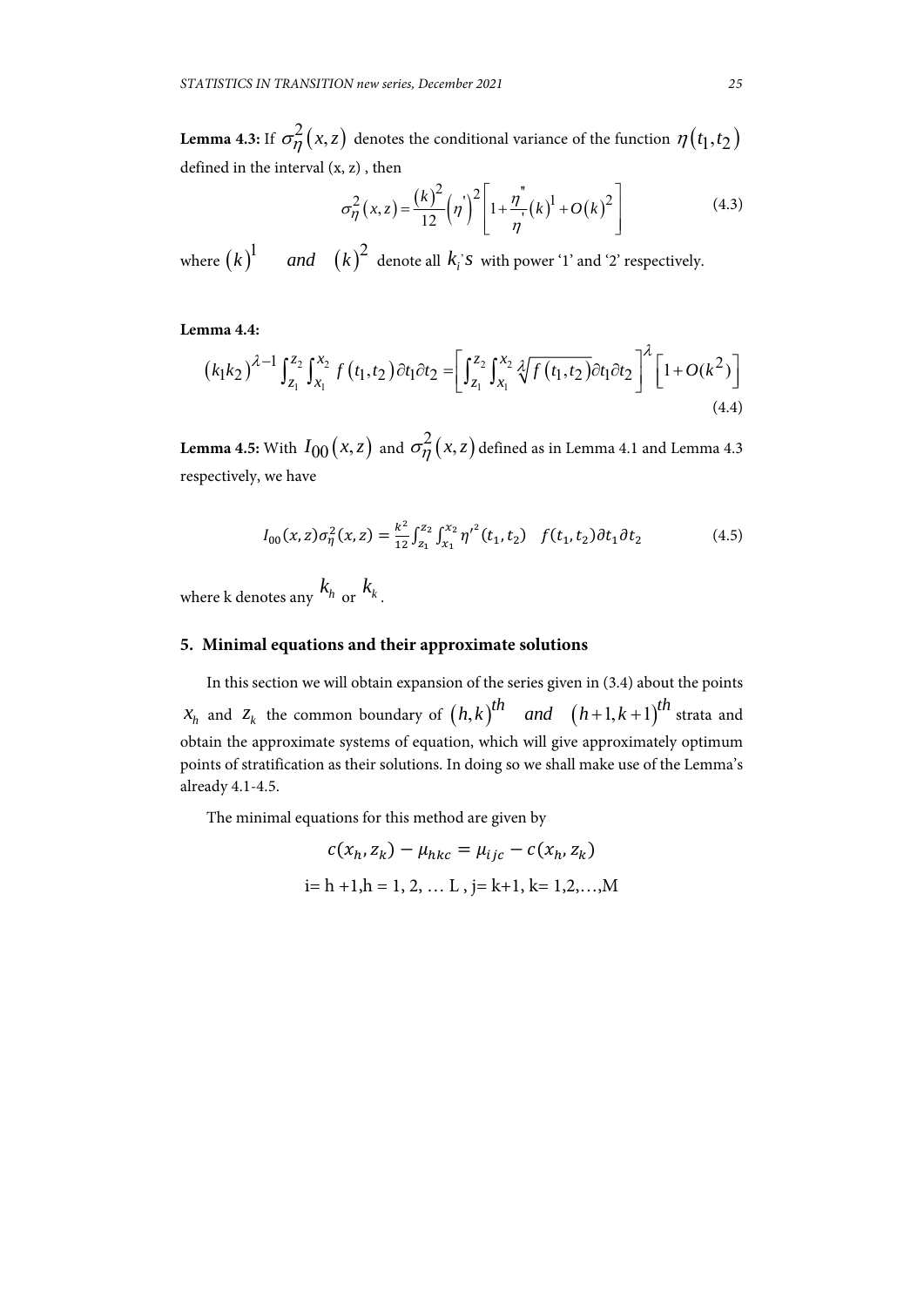For R.H.S., the corresponding expansion for the L.H.S. may be obtained by changing the signs of coefficients of even powers of  $(k_i, k_j)$  the width of  $(i, j)$ <sup>th</sup> stratum, where  $k_i = x_{h+1} - x_h$ ,  $k_j = z_{k+1} - z_k$ . From (4.2), after replacing  $(x_1, x_2)$  *by*  $(x_h, x_{h+1})$  and  $(z_1, z_2)$  *by*  $(z_k, z_{k+1})$ , we have

$$
\mu_{ikc} = c \left[ 1 + \frac{c'}{2c} k_i + \left( \frac{c' f_x + 2 f c''}{12 f c} \right) k_i^2 + \left( \frac{f f_{xx} c' + f f_{x} c'' + f^2 c'''}{24 f^2 c} \right) k_i^3 + O\left(k_i^4\right) \right]
$$

where  $k_i = x_{h+1} - x_h$  and derivatives are evaluated at  $x_h$ .

However, when the same functions are differentiated w.r.t.  $Z_k$ , we have  $\int_{-k_j}^{k} k_j + \left( \frac{c' f_z + 2 f c''}{12 f_z} \right) k_j^2 + \left( \frac{f f_{zz} c' + f f_z c'' + f^2 c'''}{24 f_z^2} \right) k_j^3 + O(k_j^4)$  $1 + \frac{c}{2c}k_j + \left(\frac{cf_z + 2fc}{12fc}\right)k_j^2 + \left(\frac{ff_{zz}c + ff_{z}c}{24f_{z}^2}\right)$  $2c^{-J}$  |  $12fc$  |  $J$  |  $24$  $h_{ijc} = c \left[ 1 + \frac{c}{2\epsilon} k_j + \left( \frac{c f_z + 2 f c}{12 f_c} \right) k_j^2 + \left( \frac{f f_{zz} c + f_z c + f^2 c}{2\epsilon^2} \right) k_j^3 + O\left(k_j^4\right) \right]$  $\mu_{hjc} = c \left( 1 + \frac{c'}{2c} k_j + \left( \frac{c' f_z + 2 f c''}{12 f c} \right) k_j^2 + \left( \frac{f f_{zz} c' + f f_z c'' + f^2 c'''}{24 f^2 c} \right) k_j^3 + O(k_j^4) \right)$  $\left[ \begin{array}{cc} 2c & \sqrt{12c} \\ 12c & \sqrt{12c} \\ 12c & \sqrt{12c} \\ 12c & \sqrt{12c} \\ 12c & \sqrt{12c} \\ 12c & \sqrt{12c} \\ 12c & \sqrt{12c} \\ 12c & \sqrt{12c} \\ 12c & \sqrt{12c} \\ 12c & \sqrt{12c} \\ 12c & \sqrt{12c} \\ 12c & \sqrt{12c} \\ 12c & \sqrt{12c} \\ 12c & \sqrt{12c} \\ 12c & \sqrt{12c} \\ 12c & \sqrt{12c} \\ 12$ where  $k_j = z_{k+1} - z_k$ 

Here, the derivatives are evaluated at both  $x_h$  *and*  $z_k$ , we get

$$
\mu_{\text{f}j\text{c}} = c \left[ 1 + \frac{c^{\prime}}{2c} \left( k_i k_j \right) + \left( \frac{c^{\prime} \left( f_x + f_z \right) + 2fc^{\prime \prime}}{12fc} \right) \left( k_i k_j \right)^2 + \left( f_4 \right) \left( k_i k_j \right)^3 + O \left( k_i k_j \right)^4 \right]
$$
\n
$$
f_4 = \frac{f \left( f_{xx} + f_{zz} + f_{xz} \right) c^{\prime} + f \left( f_x + f_z \right) c^{\prime \prime} + f^2 c^{\prime \prime \prime}}{24f^2 c}
$$

where

Thus, we have

$$
\mu_{ijc} - c(x_h, z_k) = \frac{(k_ik_j)}{2} \left[ c^{\dagger} + \left( \frac{c^{\dagger} (f_x + f_z) + 2fc^{\dagger}}{12f} \right) (k_ik_j) + O(k_ik_j)^2 \right]
$$

Similarly, we get

$$
\mu_{hkc} - c(x_h, z_k) = \frac{(k_h k_k)}{2} \left[ c' + \left( \frac{c'(f_x + f_z) + 2fc''}{12f} \right) (k_h k_k) + O(k_h k_k)^2 \right]
$$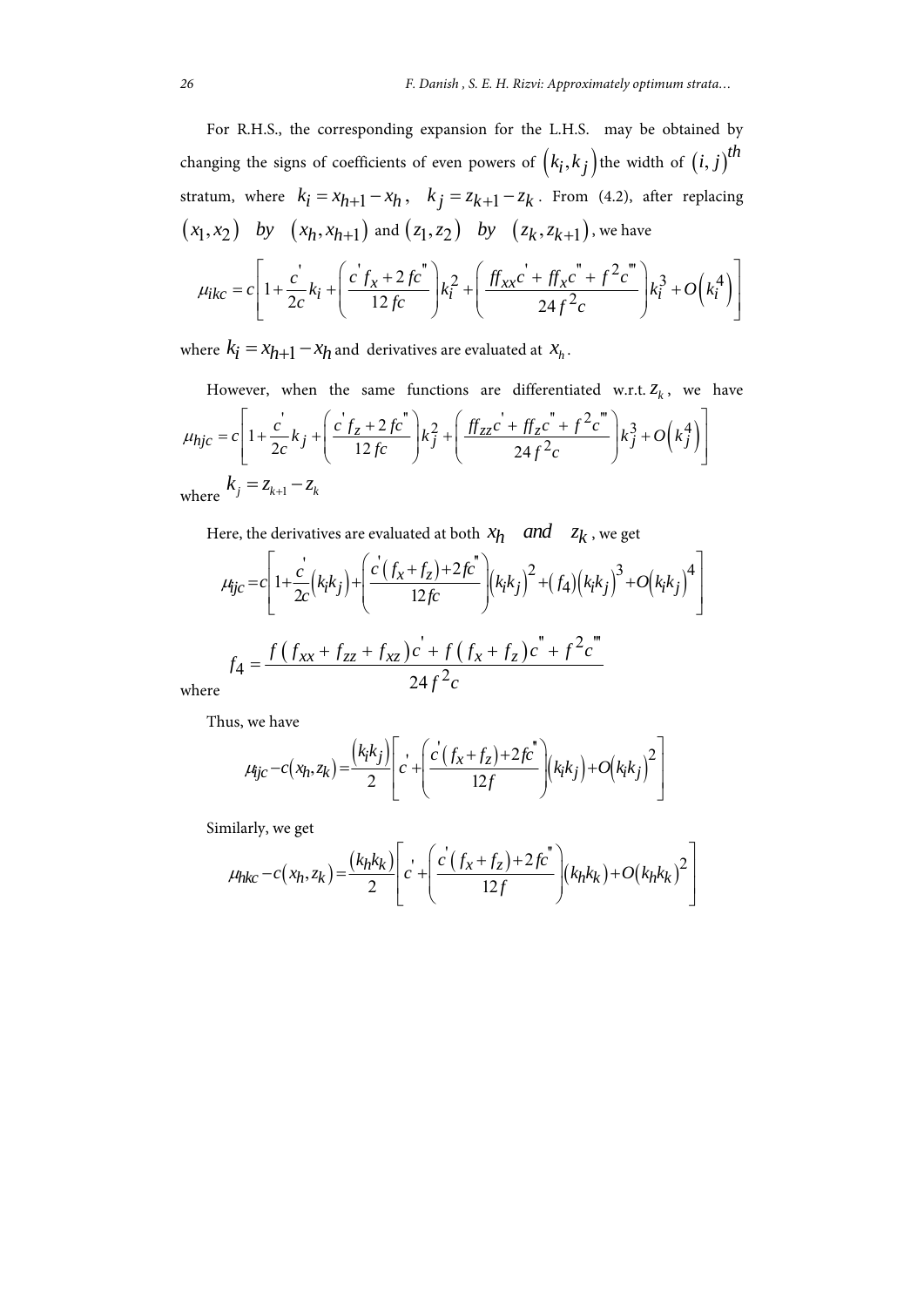Evaluating derivatives at  $x_h$  *and*  $z_k$ . Therefore, equation (3.4) can be put as

$$
\frac{(k_h k_k)}{2} \left[ c' + \left( \frac{c'(f_x + f_z) + 2fc''}{12f} \right) (k_h k_k) + O(k_h k_k)^2 \right]
$$

$$
= \frac{(k_i k_j)}{2} \left[ c' + \left( \frac{c'(f_x + f_z) + 2fc''}{12f} \right) (k_i k_j) + O(k_i k_j)^2 \right]
$$
(5.1)

Now, let us consider an expansion of the function

$$
B_{hk} = \int_{z_{k-1}}^{z_k} \int_{x_{h-1}}^{x_h} c^2 (t_1, t_2) f(t_1, t_2) \partial t_1 \partial t_2
$$

about the point  $\left[ x_h, z_k \right]$ . Expanding the integral about  $x_h$  *and*  $z_k$  with the help of the Taylor's expansion for two variables, we have

$$
B_{hk} = f c^{2} k_h k_k \left[ 1 - \frac{\left(f_x + f_z\right) c^2 + 2 f c^{\prime \prime}}{f c^2} \frac{\left(k_h k_k\right)}{2} + O\left(k_h k_k\right)^2 \right] \tag{5.2}
$$

where in (5.2) also the function of  $f, \eta$  and their derivatives are evaluated at  $x_h$  *and*  $z_k$ . Thus, we find that

$$
\frac{(k_h k_k)^2}{8} \frac{B_{hk} c^{'}}{f} = \frac{(k_h k_k)^3 c^3}{8} \left[ 1 - \left( \frac{(f_x + f_z)c^{'} + 2fc^{''}}{2fc^{'} }\right) (k_h k_k) + O(k_h k_k)^2 \right]
$$

or

$$
\left[ \frac{(k_h k_k)^2}{8} \frac{B_{hk} c^2}{f} \right]^{\frac{1}{3}} = \frac{(k_h k_k) c^2}{2} \left[ 1 - \left( \frac{(f_x + f_z) c^2 + 2fc^2}{2fc^2} \right) (k_h k_k) + O(k_h k_k)^2 \right]^{\frac{1}{3}}
$$

$$
= \frac{(k_h k_k) c^2}{2} \left[ 1 - \left( \frac{(f_x + f_z) c^2 + 2fc^2}{6fc^2} \right) (k_h k_k) + O(k_h k_k)^2 \right]
$$

$$
(5.3)
$$

Similarly, we obtain

$$
\left[ \frac{(k_{i}k_{j})^{2}}{8} \frac{B_{ij}c}{f} \right]^{\frac{1}{3}} = \frac{(k_{h}k_{k})c}{2} \left[ 1 - \left( \frac{(f_{x} + f_{z})c^{'} + 2fc^{''}}{6fc^{'} } \right) (k_{i}k_{j}) + O(k_{i}k_{j})^{2} \right]
$$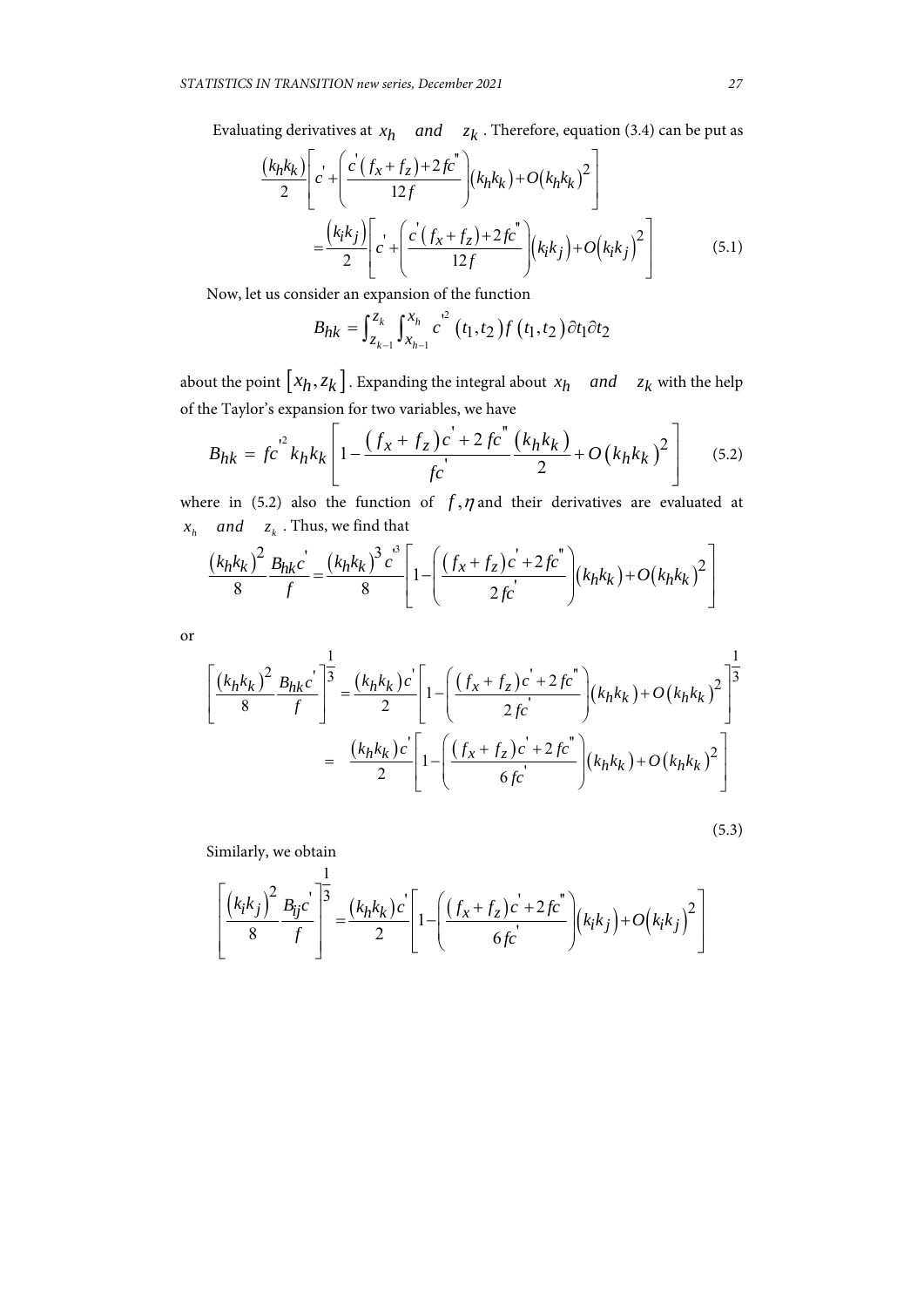Therefore, the minimal equations (5.1) can be put as

$$
\left[\frac{(k_h k_k)^2}{8} \frac{B_{hk} c^2}{f}\right]^{\frac{1}{3}} \left[1 + O(k_h k_k)^2\right] = \left[\frac{(k_i k_j)^2}{8} \frac{B_{ij} c^2}{f}\right]^{\frac{1}{3}} \left[1 + O(k_i k_j)^2\right]
$$
\n(5.4)

Hence, if the terms of order  $O\Big|_{((a,b),(c,d))} (k_h k_j)$ 3  $O((\binom{Sup}{((a,b),(c,d))}(\binom{k}{h}^k)$  $((a,b),(c,a))$ can be neglected, we can

replace the minimal equations approximately by

$$
\left[\frac{(k_h k_k)^2}{8} \frac{B_{hk} c^{'}}{f}\right]^{\frac{1}{3}} = \left[\frac{(k_i k_j)^2}{8} \frac{B_{ij} c^{'}}{f}\right]^{\frac{1}{3}}
$$

or  $(k_h k_k)^2 B_{hk}$  = Constant (5.5)

In the case when it is possible to find a function  $Q_1^{'}(x_{h-1}, x_h, z_{k-1}, z_k)$  such that

$$
(k_h k_k)^2 B_{hk} = (k_h k_k)^2 \int_{z_{k-1}}^{z_k} \int_{x_{h-1}}^{x_h} c^2 (t_1, t_2) f(t_1, t_2) \partial t_1 \partial t_2
$$
  
=  $Q_1 (x_{h-1}, x_h, z_{k-1}, z_k) \Big[ 1 + O(k_h k_k)^2 \Big]$  (5.6)

Thus, the system of equations (5.5) to the same degree of accuracy can be put as

$$
Q'_1(x_{h-1}, x_h, z_{k-1}, z_k) = \text{Constant}
$$
 (5.7)

The above results can be put in the form of a note as follows.

**Remark 1:** If the regression of the dependent variable Y and stratification variables X and Z in an unbounded population is given by

$$
Y = C(X,Z) + e
$$

where 'e' is the error component such that  $E(e | x, z) = 0$  and  $V(e | x, z) = \eta(x, z) > 0$ ,  $\forall x \in (a, b)$  and  $z \in (c, d)$  with finite deviation of the intervals, and in addition if  $c^{2}(x, z) f(x, z)$  belong to Ω, then the system of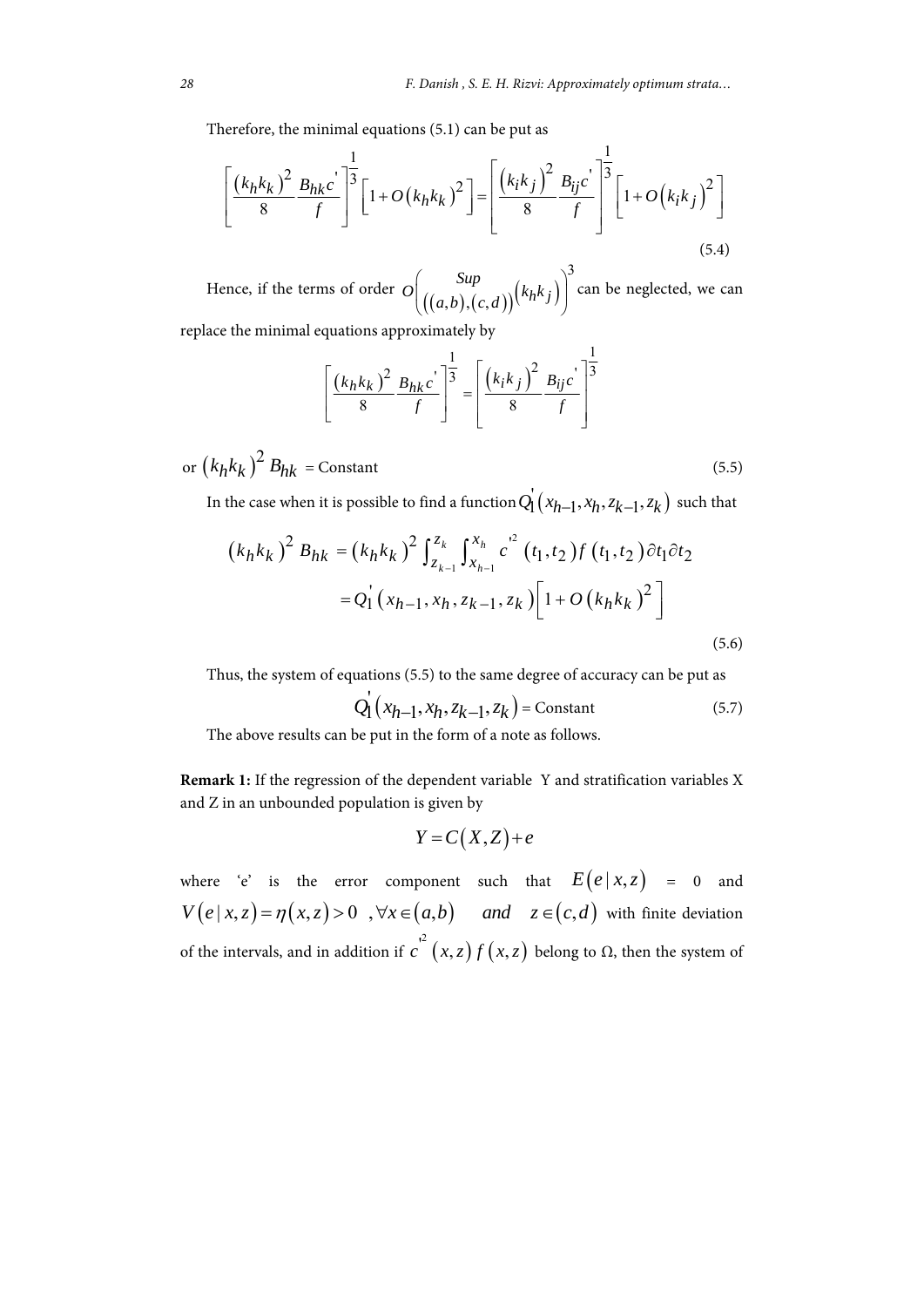equations (3.4) giving strata boundaries  $\left[ x_h, z_k \right]$ , which correspond to the minimum of  $V(y_{st})$ <sub>prop</sub>, can be put as

$$
\left\{ (k_h k_k)^2 \int_{z_{k-1}}^{z_k} \int_{x_{h-1}}^{x_h} c^2 (t_1, t_2) f(t_1, t_2) \partial t_1 \partial t_2 \left[ 1 + O(k_h k_k)^2 \right] \right\}^{\frac{1}{3}}
$$
  
= 
$$
\left\{ (k_i k_j)^2 \int_{z_{k-1}}^{z_k} \int_{x_{h-1}}^{x_h} c^2 (t_1, t_2) f(t_1, t_2) \partial t_1 \partial t_2 \left[ 1 + O(k_i k_j)^2 \right] \right\}^{\frac{1}{3}}
$$

If the terms of order  $O_{\left(\left((a,b),(c,d)\right)\right)}^{P}\left(k_{h}k_{j}\right)$ 3  $O((\binom{Sup}{((a,b),(c,d))}(\binom{k_hk_j}{k})$  $((a,b),(c,a))$ can be neglected, these equations

can be replaced by the approximate system of equations

$$
(k_h k_k)^2 \int_{z_{k-1}}^{z_k} \int_{x_{h-1}}^{x_h} c^2 (t_1, t_2) f(t_1, t_2) \partial t_1 \partial t_2 \left[1 + O(k_h k_k)^2\right] = \text{Constant}
$$

Or equivalently by

$$
Q_{1}(x_{h-1},x_{h},z_{k-1},z_{k}) = \text{Constant}
$$

Therefore,

$$
Q_1(x_{h-1}, x_h, z_{k-1}, z_k) \left[ 1 + O(k_h k_k)^2 \right]
$$
  
 
$$
= (k_h k_k)^2 \int_{z_{k-1}}^{z_k} \int_{x_{h-1}}^{x_h} c^2 (t_1, t_2) f(t_1, t_2) \partial t_1 \partial t_2 \left[ 1 + O(k_h k_k)^2 \right]
$$

The same result can also be obtained by minimizing the function

$$
\sum_{h} \sum_{k} \int_{z_{k-1}}^{z_k} \int_{x_{h-1}}^{x_h} c^2 (t_1, t_2) f(t_1, t_2) \partial t_1 \partial t_2 \left[1 + O(k_h k_k)^2\right]
$$

as in the light of Lemma 5,  $~^{12}\!\sum\!\sum\!W_{hk}\sigma_{hkc}^2$ *h k*  $\sum \sum W_{hk} \sigma_{hkc}^2$  equals to this function

Thus, we find that if the function  $c^{2}(x, z) f(t_1, t_2)$  belongs to the class  $\Omega$  the minimum value of  $\sum \sum W_{hk} \sigma_{hkc}^2$  $\sum_{h} \sum_{k} W_{hk} \sigma_{hk}^2$  and therefore  $V(\overline{y}_{st})_{prop}$  exists and the set of strata boundaries  $[x_h, z_k]$ , corresponding to this minimum, is the solution of the systems of equations (3.4) or equivalently of (5.4). These equations are very difficult to solve exactly and it becomes essential to find some approximation to stratification points.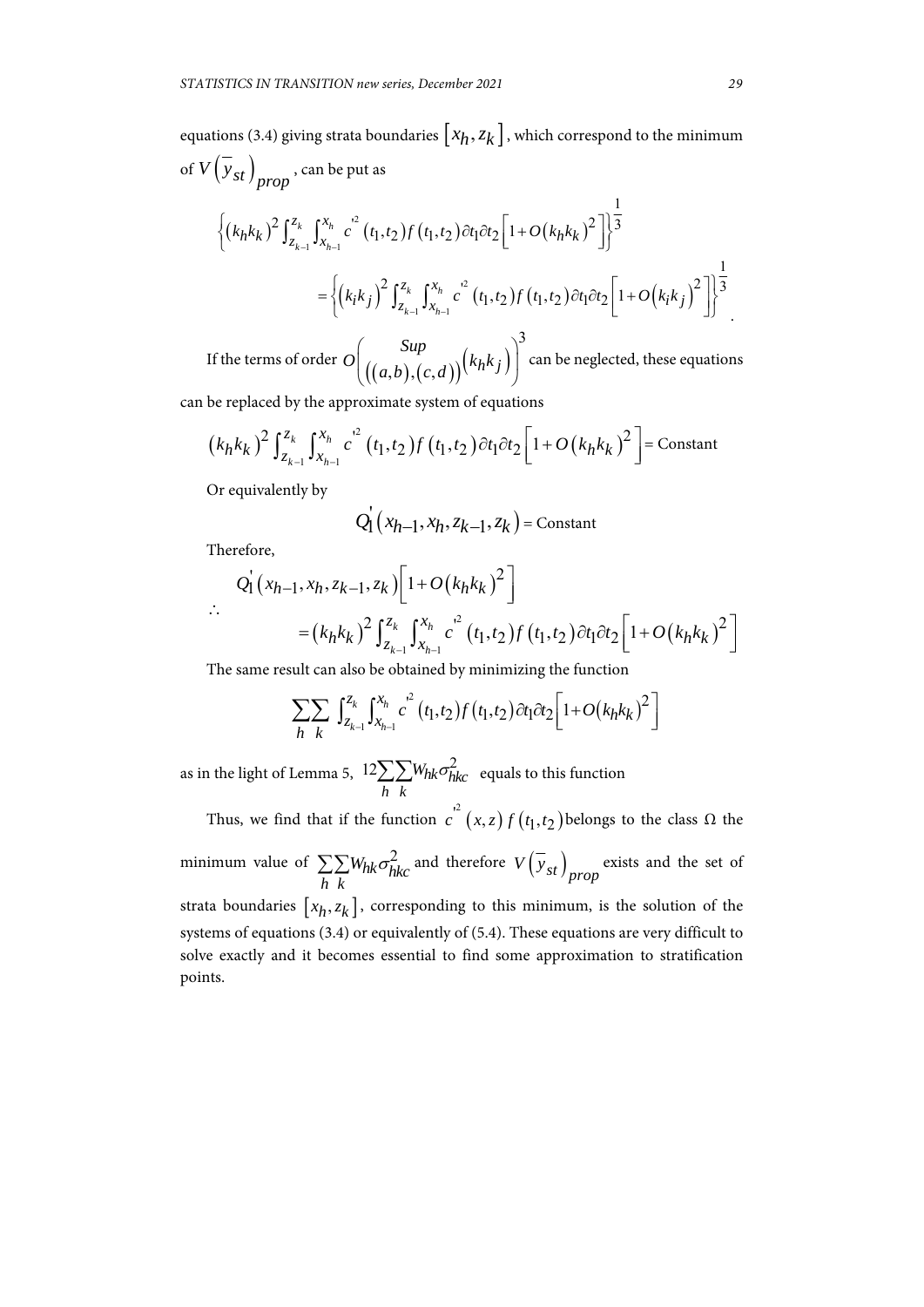It may be precisely solved by substituting the exact minimal equations by other systems of equations which are comparatively easy to solve but are only asymptotically equivalent to the exact equations. The error is introduced because we neglect terms of higher powers of the strata widths which can be justified when the total stratum is large. The approximate systems of equations are obtained by neglecting terms of order  $O\left(m^3\right)$  where  $m = {Sup \choose (a,b),(c,d)} (k_h k_k)$ , on both sides of (5.4). For large strata, the terms of order  $O(m^3)$  are small and therefore the error involved in the approximate systems of equations is small, although this error is comparatively larger than the one involved in the case of optimum allocation. Here, we shall develop the approximate systems of equations given in (5.5) and (5.7).

#### **6. Approximate systems of equations**

**I.** If in the expansion of the minimal equations (3.4) we neglect all terms except the first on both sides of the equation, the solution is obtained by taking

$$
X_h
$$
 = constant =  $\frac{b-a}{L}$ , h=1,2,...,L and  $Z_k$  =constant =  $\frac{d-c}{M}$ ,  $k = 1, 2, ..., M$ . (6.1)

Therefore

$$
x_h = a + \left(\frac{(b-a)}{L}\right)h \quad \text{with} \quad x_0 = a \quad \text{and} \quad x_L = b
$$
  
and 
$$
z_k = c + \left(\frac{(d-c)}{M}\right)k \quad \text{with} \quad z_0 = c \quad \text{and} \quad z_M = d
$$

It cannot be suspected that this set of approximations can give good solutions as these are simple to obtain. However, the method is not applicable in the case of infinite range.

**II.** An approximation to the optimum points of stratification is obtained by solving the systems of equations

$$
(k_h k_k)^2 \int_{x_{h-1}}^{x_h} \int_{z_{k-1}}^{z_k} c^2 (t_1, t_2) f(t_1, t_2) \partial t_1 \partial t_2 = C_1
$$
 (6.2)

 as shown in (5.5). The solutions of this system of equations and also of those that will now follow, are expected to be closer to the optimum stratification points as compared to the solutions obtained from (6.1).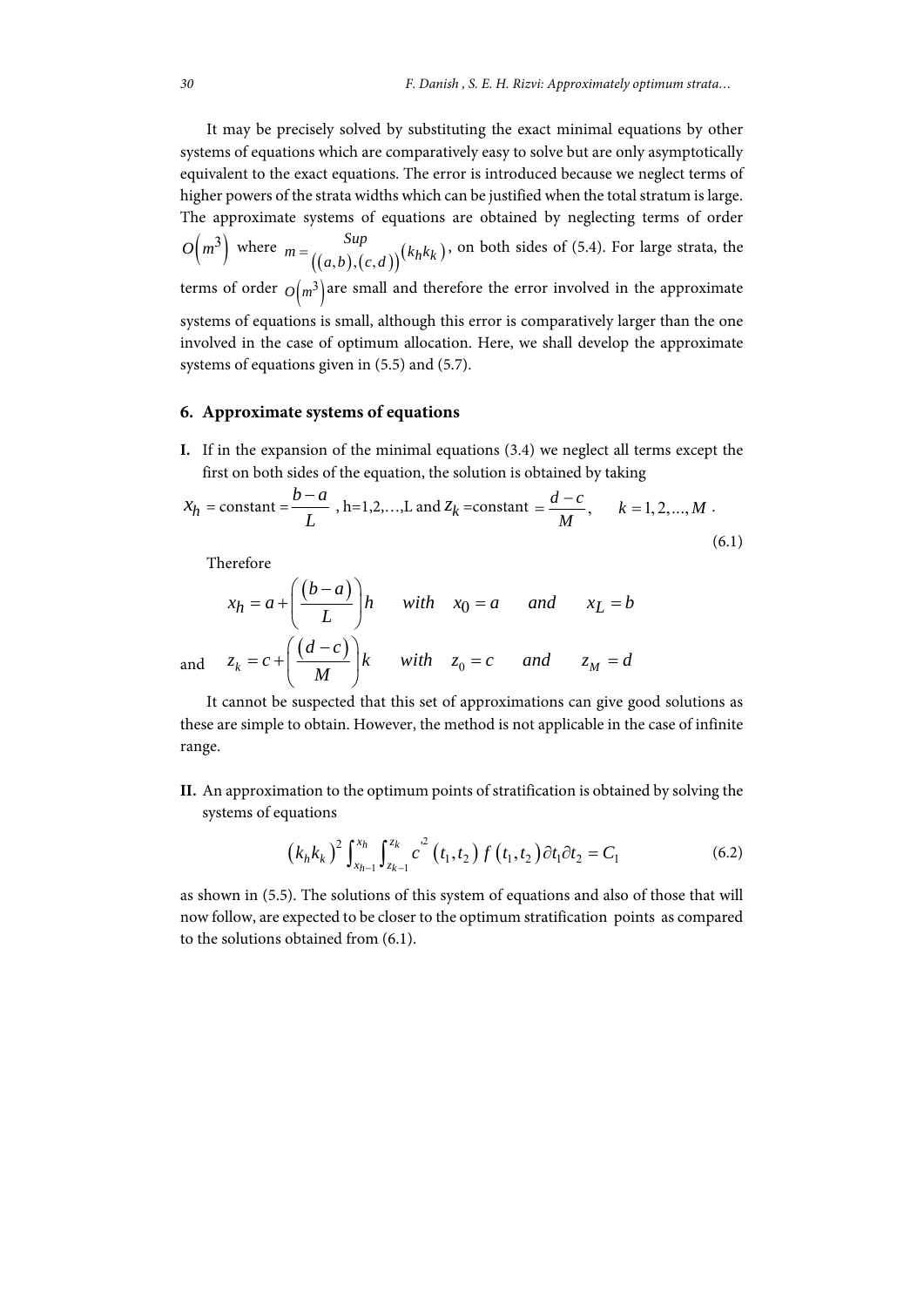**III.** From Lemma 4 and equation (6.2), we get a general class of approximate systems of equations as

$$
\left[ \left(k_h k_k\right)^{3\lambda - 1} \int_{x_{h-1}}^{x_h} \int_{z_{k-1}}^{z_k} \left( c^{2} \left(t_1, t_2\right) f\left(t_1, t_2\right) \right)^{\lambda} \partial t_1 \partial t_2 \right]^{\frac{1}{\lambda}} = \text{Constant}
$$

However, for  $\lambda = \frac{1}{2}$ 2  $\lambda = \frac{1}{2}$ , we have

$$
\[ (k_h k_k) \int_{x_{h-1}}^{x_h} \int_{z_{k-1}}^{z_k} c^2 (t_1, t_2) \sqrt{f(t_1, t_2)} \partial t_1 \partial t_2 \] \] = C_2
$$

and for  $\lambda = \frac{1}{2}$ 3  $\lambda = \frac{1}{2}$ , we have a system of equations as

$$
\left[\int_{x_{h-1}}^{x_h} \int_{z_{k-1}}^{z_k} \sqrt[3]{c'}^2 (t_1, t_2) f(t_1, t_2) dt_1 dt_2\right]^3 = C_3
$$

giving approximations to stratification points  $\left[x_h, z_k\right]$ . As remarked in the case of the optimum allocation method, in some particular cases some of the approximate systems given in the above equations may be meaningless. Therefore, depending upon the situation, one should make the approximate choice of the systems of equations for obtaining the approximations to optimum points  $[x_h, z_k]$ .

**7.** Cum  $\sqrt[3]{D_3(x,z)}$  Rule

If the function  $D_3(x, z) = c^{2^2}(x, z) f(x, z)$  is bounded and its first two derivatives exists  $\forall x \in [a,b]$  &  $z \in [c,d]$ , then taking equal intervals with a given values of L and M on the cumulative cube root of  $D_3(x, z)$  will give AOSB  $[x_h, z_k]$ .

# **Remarks:**

- I. If we take either  $c(x, z) = \alpha + \beta x$  or  $c(x, z) = \alpha + \gamma z$  in  $D_3(x, z)$  it reduces to the method proposed by Singh and Sukhatme (1969).
- II. If the function  $c(x, z)$  $c^{2}(x, z)$  is constant, therefore the proposed method reduces to Cum  $\sqrt[3]{f(x,z)}$  rule.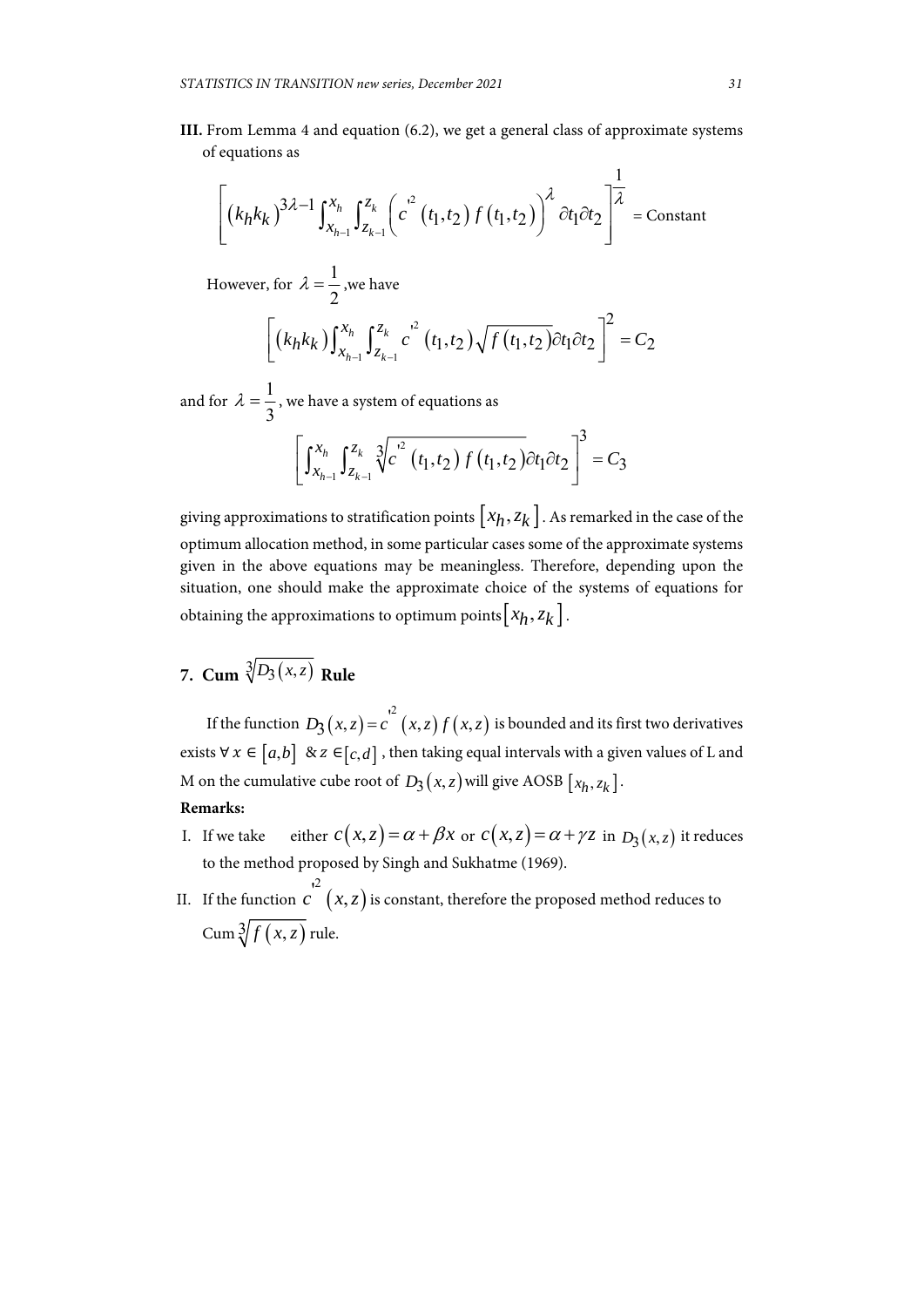Further, for any distribution and given number of strata the set of AOSB will remain unchanged with respect to the form of conditional variance. However, the efficiency of the stratification will differ from stratified simple random sampling estimators as well as other estimators with the choice of various forms of conditional variance.

# **8. Empirical study**

For the purpose of empirical study, the effectiveness of the methods of finding approximation to the optimum points of stratification, we have considered the system of minimal equations obtained for the case of proportional allocation. In this illustration we shall consider equal interval approximation and the system of approximations given in (6) article. The former approximation is specially considered due to its simplicity. From all the later approximations we have only chosen one suitable method. Since the order of approximation involved in all these methods is the same, this one approximation will give the idea about the effectiveness of all other approximations given in article (6). For the sake of simplicity, the linear regression line Y on X and Z have been taken as the form  $y = \alpha + \beta x + \gamma z + e$ . Here, it is considered that the two auxiliary variables used for stratification are dependent. From all the subsequent approximations we have only chosen one suitable method. Since the order of approximation involved in all these methods is the same, this one approximation will give the idea about the effectiveness of all other approximations. For obtaining the stratification points under proportional allocation let us assume  $c(x, z) = \alpha + \beta x + \gamma z$ . Further, let us assume that the correlation coefficient between X and Z is denoted by  $\rho$  and is equal to 0.65. Let us consider the following examples:

#### **Empirical study 1:**

Suppose

$$
f(x) = \frac{1}{\sqrt{2\pi}} e^{-\frac{x^2}{2}} \qquad x \ge 0
$$

and the variable Z has

$$
f(z) = \frac{1}{\sqrt{2\pi}} e^{-\frac{z^2}{2}} \qquad z \ge 0
$$

In order to obtain the OSB when both the variables are standard normally distributed by assuming the value of regression coefficients  $\beta = 0.65$  and  $\gamma = 0.57$ . For obtaining total 16 strata, 4 along X variable and 4 along Z variable using the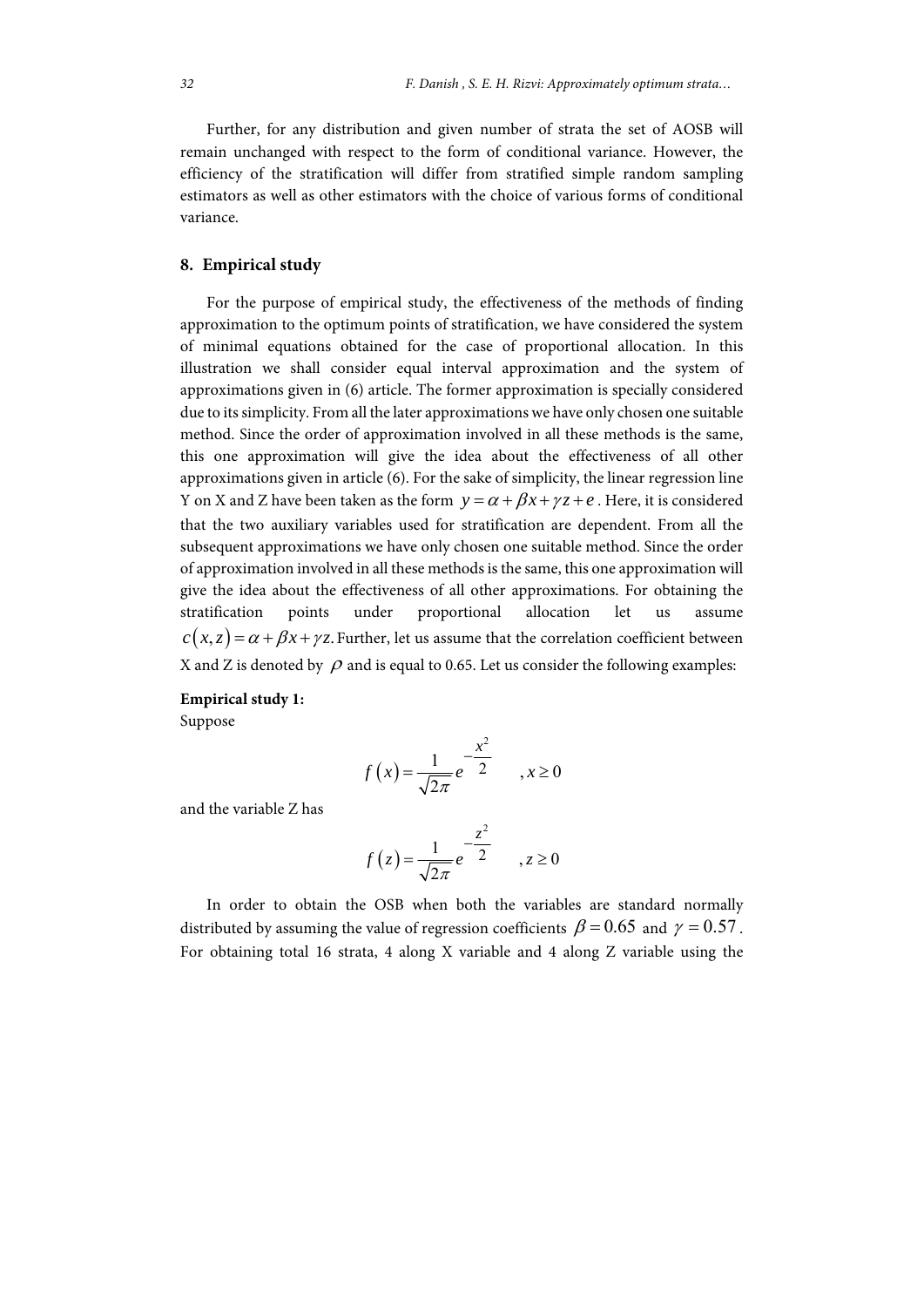proposed Cum  $\sqrt[3]{D_3(x,z)}$  rule, by solving it in Mathematica Software assuming that the distribution of X and Z are truncated at  $x = 6$  and  $z = 4$ , respectively, we get the stratification points as below:

| $\cos(x_h, z_k)$                                                                                                                                                                                                                                                                                                               | Cum $\frac{3}{2}$<br>$D_3(x,z)$ Rule | (Singh 1975) | % R.E. |
|--------------------------------------------------------------------------------------------------------------------------------------------------------------------------------------------------------------------------------------------------------------------------------------------------------------------------------|--------------------------------------|--------------|--------|
| (0.3347, 0.2673)<br>(0.5779, 0.2673)<br>(1.9004, 0.2673)<br>(6.0000, 0.2673)<br>(0.3347, 0.5284)<br>(0.5779, 0.5284)<br>(1.9004, 0.5284)<br>(6.0000, 0.5284)<br>((0.3347, 0.9865))<br>(0.5779, 0.9865)<br>(1.9004, 0.9865)<br>(6.0000, 0.9865)<br>(0.3347, 4.0000)<br>(0.5779, 4.0000)<br>(1.9004, 4.0000)<br>(6.0000, 4.0000) | 0.06798628                           | 0.182346     | 268.21 |

**Table 1.** OSB and Variance, for standard normally distributed auxiliary variables

**Empirical study 2:** 

Let

$$
f(x) = \begin{cases} \frac{1}{\sigma x \sqrt{2\pi}} e^{-\frac{(\log x - \mu)^2}{2\sigma^2}}; x > 0, \sigma > 0\\ 0, \text{elsewhere} \end{cases}
$$

and

$$
f(z) = \begin{cases} \frac{1}{b-a}, a \le z \le b\\ 0, e \le e \end{cases}
$$

To obtain the OSB in proportional allocation using the proposed Cum  $\sqrt[3]{D_3(x,z)}$ rule for uncorrelated auxiliary variables having densities as defined above. Standardised log-normal distribution is defined in the interval  $x \in [0,10]$  and the other variable  $z \in [0,1]$ , and β=0.82 & γ=0.437. For 3×2 (L×M) = 6 strata, i.e. 3 along X variable and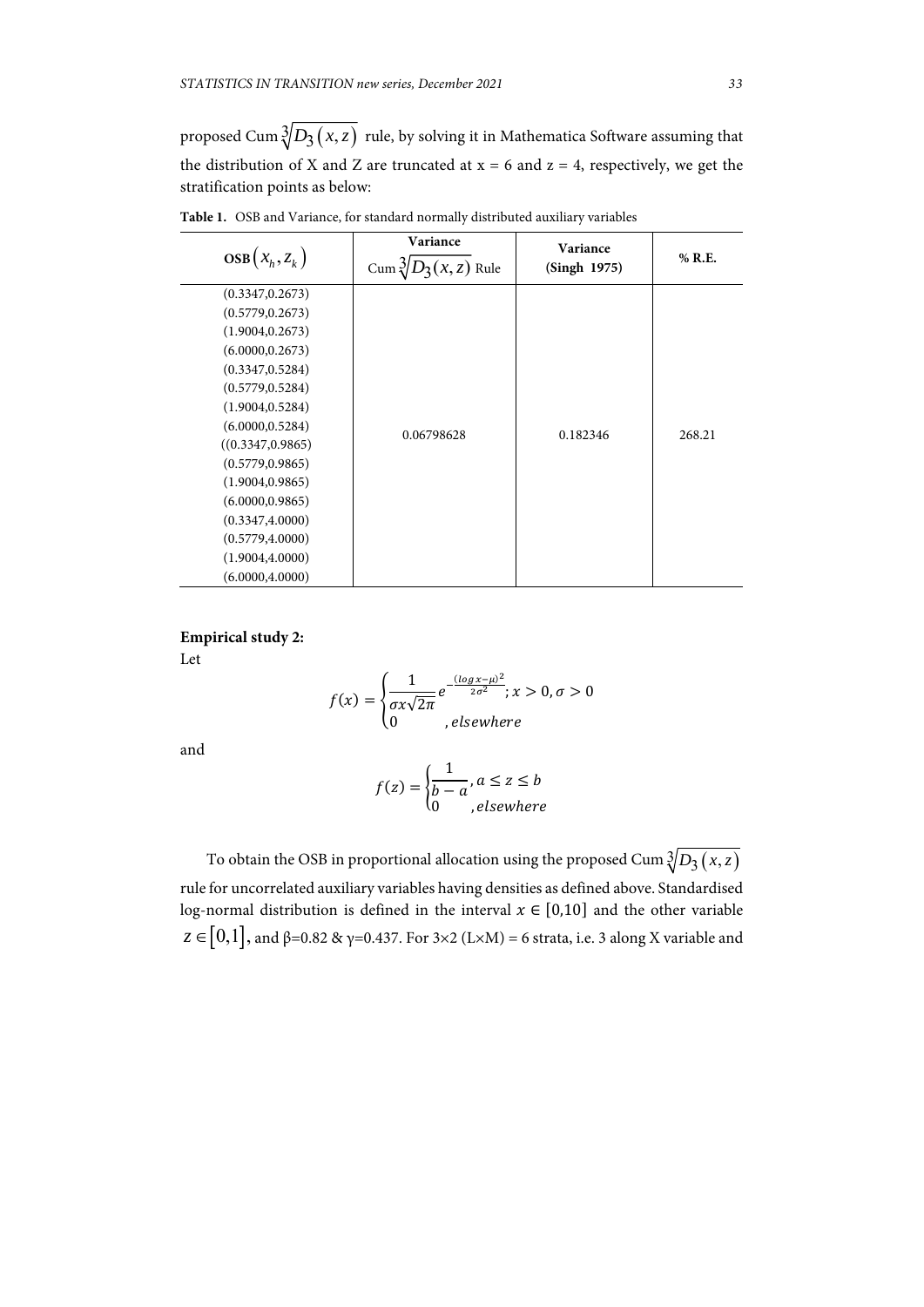2 along Z variable, the results obtained after solving the function using Mathematica Software are presented in the following tables as:

| <b>OSB</b>        | Variance                        |  |
|-------------------|---------------------------------|--|
| $(x_h, z_k)$      | $(Cum \sqrt[3]{D_3(x,z)}$ Rule) |  |
| (3.4216, 0.4759)  |                                 |  |
| (6.5319, 0.4759)  |                                 |  |
| (10.0000, 0.4759) |                                 |  |
| (3.4216, 1.0000)  | 0.035281796                     |  |
| (6.5319, 1.0000)  |                                 |  |
| (10.0000, 1.0000) |                                 |  |

**Table 2.** OSB and Variance, for standard lognormal and uniform distributions

# **9. For independent auxiliary variables under proportional allocation (** $\rho = 0$ **)**

In order to propose a technique under proportional allocation when the two auxiliary variables are independent to each other we need to proceed in the same way as proceeded in the case when they were dependent only with the difference that here in this case we have to take marginal densities rather than joint densities under consideration. We can write (5.3) as

$$
\begin{aligned}\n&\left[\frac{(k_h)^2}{8} \frac{B_h c'(x)}{f(x)}\right]^{\frac{1}{3}} \left[\frac{(k_h)^2}{8} \frac{B_h c'(z)}{f(z)}\right]^{\frac{1}{3}} \\
&= \frac{(k_h) c'(x)}{2} \left[1 - \left(\frac{(f_x) c' + 2f(x) c''(x)}{6f(x) c'(x)}\right) (k_h) + O(k_h)^2\right] \\
&\frac{(k_k) c'(z)}{2} \left[1 - \left(\frac{(f_z) c' + 2f(z) c''(z)}{6f(z) c'(z)}\right) (k_k) + O(k_k)^2\right]\n\end{aligned}
$$

In a similar way, we have

$$
\begin{aligned}\n&\left[\frac{(k_i)^2}{8} \frac{B_i c'(x)}{f(x)}\right]^{\frac{1}{3}} \left[\frac{(k_j)^2}{8} \frac{B_j c'(z)}{f(z)}\right]^{\frac{1}{3}} \\
&= \frac{(k_i) c'(x)}{2} \left[1 - \left(\frac{(f_x) c' + 2 f(x) c''(x)}{6 f(x) c'(x)}\right) (k_i) + O(k_i)^2\right] \\
&\frac{(k_j) c'(z)}{2} \left[1 - \left(\frac{(f_z) c' + 2 f(z) c''(z)}{6 f(z) c'(z)}\right) (k_j) + O(k_j)^2\right]\n\end{aligned}
$$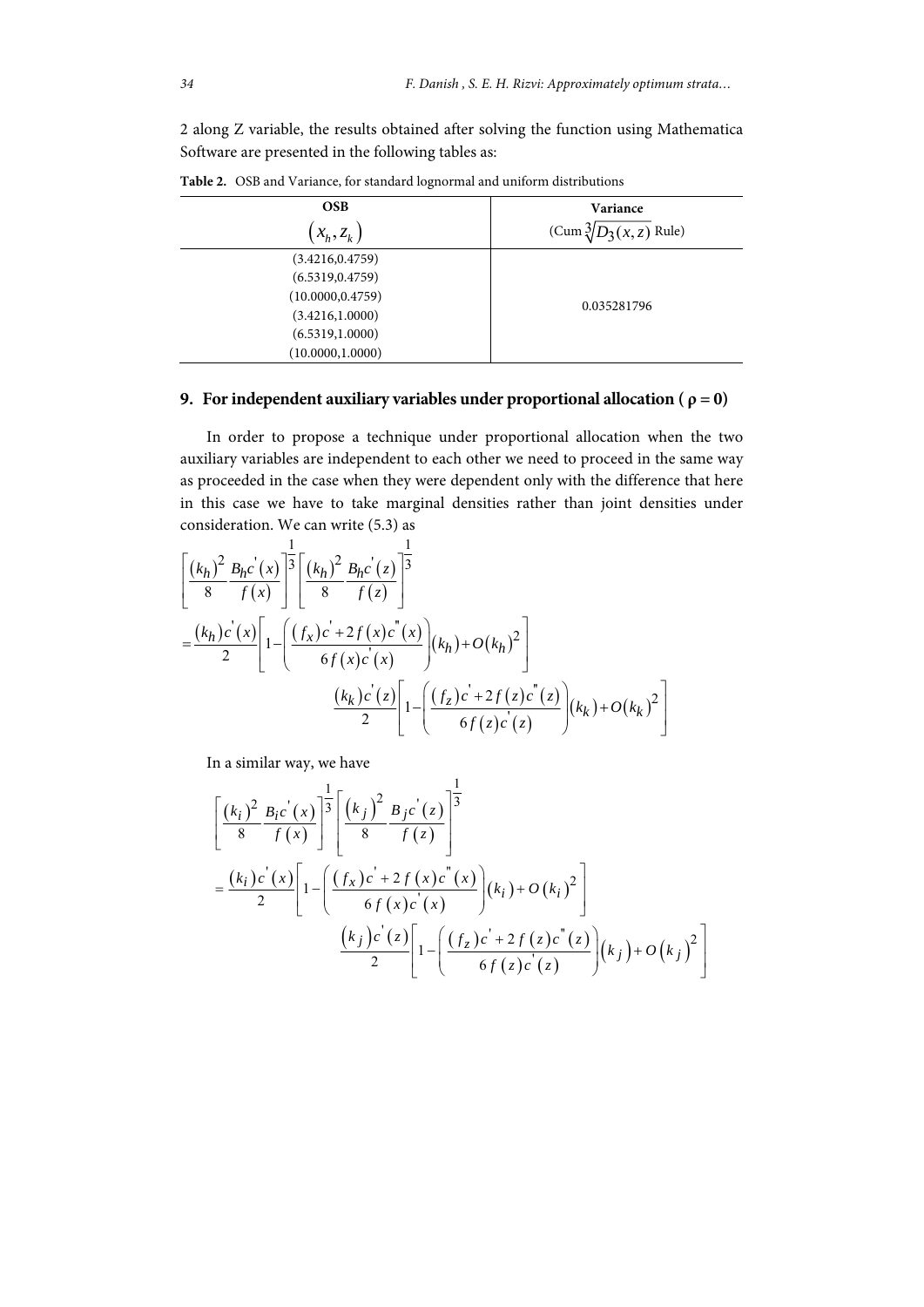where 
$$
B_h = \int_{x_{h-1}}^{x_h} c^2(t_1) f(t_1) dt_1
$$
 and  $B_k = \int_{z_{k-1}}^{z_k} c^2(t_2) f(t_2) dt_2$ 

However, if the terms of order  $\left( \frac{Sup}{(k_h)} \right)^3$  and  $\left( \frac{Sup}{(k_k)} \right)^3$  $O\left(\frac{Sup}{a,b}(k_h)\right)^3$  and  $O\left(\frac{Sup}{c,d}(k_k)\right)^3$  can be neglected, we replace the minimal equations approximately by

$$
\left[\frac{(k_h)^2}{8} \frac{B_h c^{'}(x)}{f(x)}\right]^{\frac{1}{3}} \left[\frac{(k_h)^2}{8} \frac{B_h c^{'}(z)}{f(z)}\right]^{\frac{1}{3}} = \left[\frac{(k_i)^2}{8} \frac{B_i c^{'}(x)}{f(x)}\right]^{\frac{1}{3}} \left[\frac{(k_j)^2}{8} \frac{B_j c^{'}(z)}{f(z)}\right]^{\frac{1}{3}}
$$

or in other words we have that  $k_h^2 B_h$  *and*  $k_k^2 B_k$  are constants. In the case when it is possible to find a function  $Q_1(x_{h-1}, x_h)$  and  $Q_1(x_{k-1}, z_k)$  such that

$$
(k_h)^2 B_h = (k_h)^2 \int_{x_{h-1}}^{x_h} c^2(t_1) f(t_1) dt_1
$$
  
=  $Q_1(x_{h-1}, x_h) \Big[ 1 + O(k_h)^2 \Big]$ 

and

$$
(k_k)^2 B_k = (k_k)^2 \int_{z_{k-1}}^{z_k} c^2(t_2) f(t_2) dt_2
$$
  
=  $Q_1(z_{k-1}, z_k) \Big[ 1 + O(k_k)^2 \Big]$ 

The Remark 1 can be proceeded in the case of independent variables too. Similarly, an approximate system of equations can be proposed in the same way as proposed in the case when auxiliary variables are dependent, and can be written as

$$
(k_h k_k)^2 \int_{x_{h-1}}^{x_h} \int_{z_{k-1}}^{z_k} {c'}^2(t_1) {c'}^2(t_2) f(t_1) f(t_2) \partial t_1 \partial t_2 = C_1.
$$

The solution of this system of equations and also those that will now follow are expected to be closer to the optimum points of stratification as compared to the strata obtained composed from  $k_h = \frac{b-a}{L}$  = Constant and  $k_k = \frac{d-c}{M}$  = Constant. Therefore, depending on the situation one should make the approximate choice of the system of equations for obtaining the approximation of optimum points of stratification.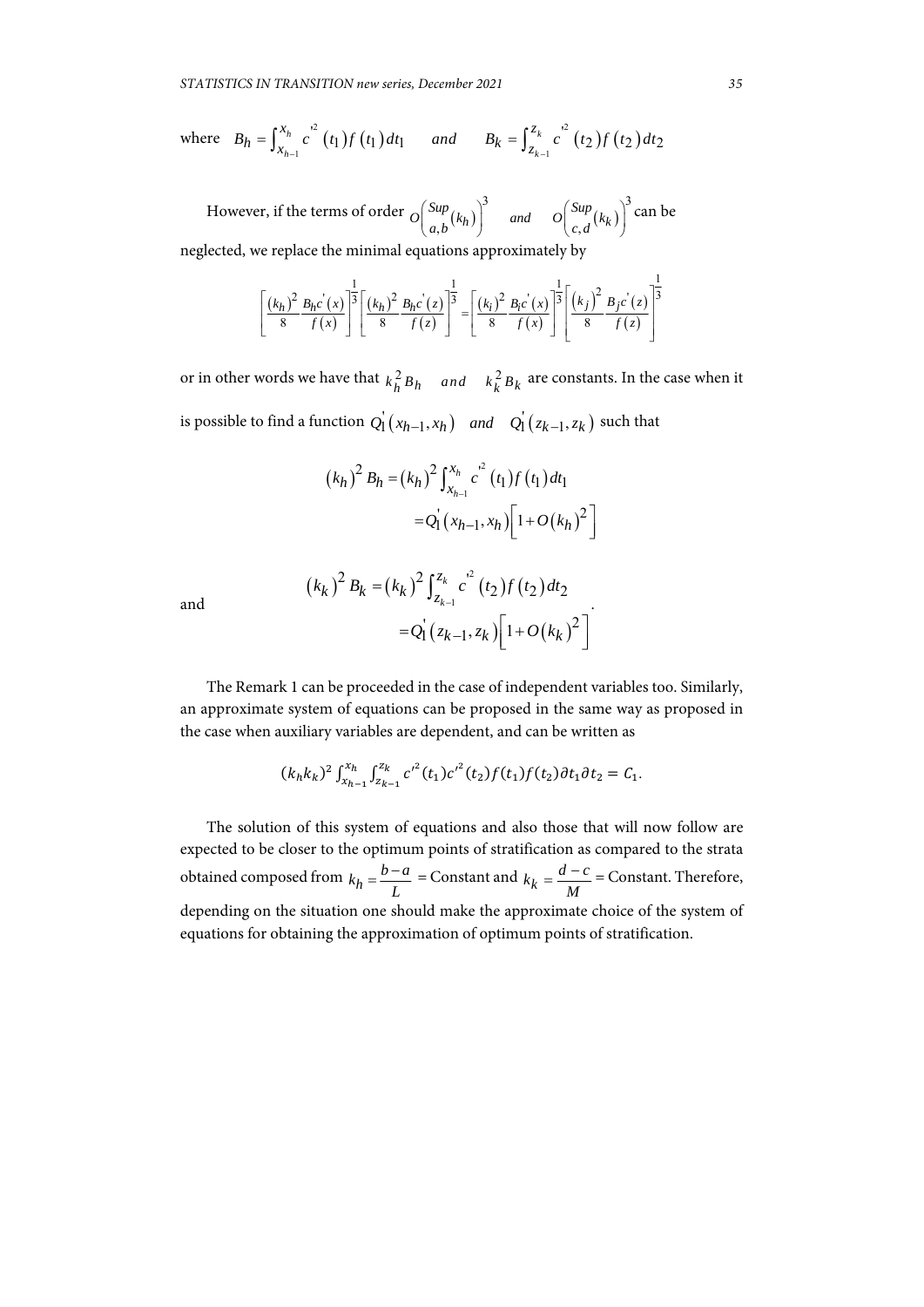# **10.** Cum  $\sqrt[3]{D_4(x,z)}$  Rule

For equal intervals with given values of L and M on the cumulative cube root of  $D_4(x, z)$  will give AOSB if the function  $D_4(x, z) = c^{r^2}(x)c^{r^2}(z)f(x)f(z)$  is bounded and its first derivative exists in all  $x \in [a,b]$  and  $z \in [c,d]$ . **Remarks:** 

- 1. If the functions  $c^{2}(x)$  *and*  $c^{2}(z)$  are constants, then the proposed method is reduced to cum  $\sqrt[3]{f(x)f(z)}$  rule.
- 2. If we take  $c(x) = c(z)$  and  $f(x) = f(z)$ , then the proposed method is reduced to the Yadava and Singh (1984) method of Cum  $\sqrt[3]{B_2(x)}$

where 
$$
B_2 = \frac{f(x)x^2c^2(x) + x\phi'(x) - \phi(x)}{x^3}
$$

### **11. Empirical study**

We shall demonstrate empirically the efficiency of the given method obtaining approximately optimum strata boundaries (AOSB). For this purpose, we have considered the system of minimal equations obtained for the case of proportional allocation when the two auxiliary variables used for stratification are independent. From all the subsequent approximations we have only chosen one suitable method. Since the order of approximation involved in all these methods is the same, this one approximation will give the idea about the effectiveness of all other approximations. For obtaining the stratification points under proportional allocation let us assume  $c(x, z) = \alpha + \beta x + \gamma z$ . Let us consider the following examples:

# **Empirical study 3:**

Let  $f(x) = 2(2-x), 1 \le x \le 2$  and  $f(z) = e^{-z+1}, 1 \le z \le 6$ 

In order to obtain stratification points when the auxiliary variable X follows righttriangular distribution defined in [1,2] and auxiliary variable Z follows exponential distribution defined in [1,6] we assume the values of  $\beta = 0.567$  and  $\gamma = 0.257$ . While execution for obtaining OSB using Cum  $\sqrt[3]{D_4(x,z)}$  Rule by solving the function using Mathematica Software for 6 strata, 2 along X variable and 3 along Z variable. The results obtained are presented in the following table.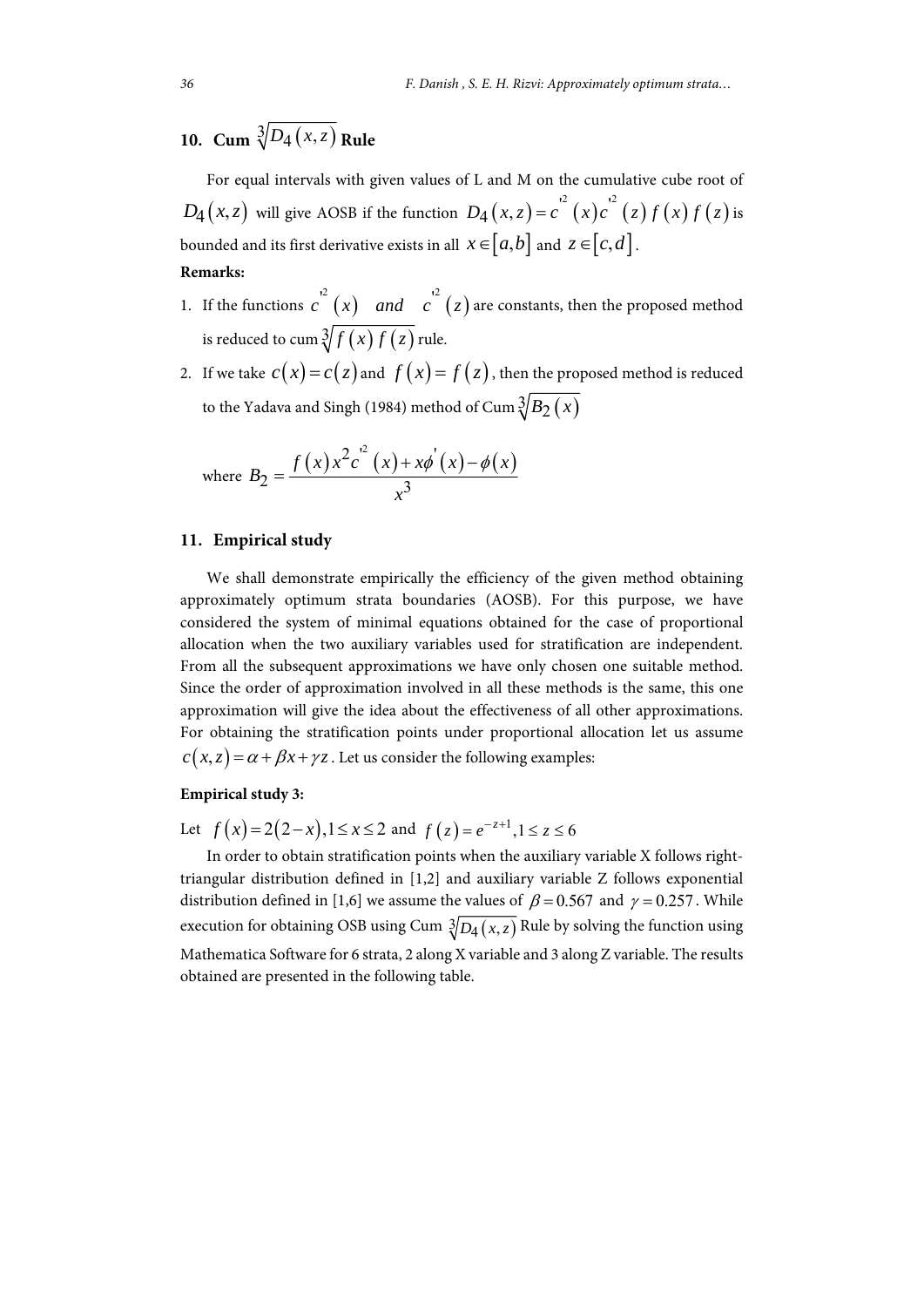| <b>OSB</b><br>$(x_h, z_k)$ | <b>Variance</b>               |                           |        |
|----------------------------|-------------------------------|---------------------------|--------|
|                            | Cum $\sqrt[3]{D_4(x,z)}$ Rule | Yadava and Singh,<br>1984 | % R.E. |
| (1.5000, 1.9474)           | 0.089542                      |                           |        |
| (1.0000, 1.9474)           |                               |                           |        |
| (1.5000, 3.3368)           |                               | 0.152122                  | 169.89 |
| (1.0000, 3.3368)           |                               |                           |        |
| (1.5000, 6.0000)           |                               |                           |        |
| (1.0000, 6.0000)           |                               |                           |        |

**Table 3.** OSB and Variance, with right-triangular and exponential distribution

**Empirical study 4:** Let us consider the distribution of X as right-triangular having

$$
f(x) = 2(2-x), 1 \le x \le 4
$$

and Z variable is having a uniformly distributed having

$$
f(z) = \frac{1}{b-a}, 1 \le z \le 2
$$

In order to find the OSB when one of the auxiliary variable is following righttriangular distribution and the other uniform distribution, we assume the value of  $\beta$  = 0.56 and  $\gamma$  = 0.762. The stratification points obtained for total 6 strata among that 3 along X variable and 2 along Z variable for the Cum  $\sqrt[3]{D_4(x,z)}$  Rule using Mathematica Software for solving the function are presented in the following table.

**Table 4.** Uncorrelated variables having right-triangular and exponential distribution, OSB and Variance

| <b>OSB</b>                                                                                                           | Variance                      |                    |          |
|----------------------------------------------------------------------------------------------------------------------|-------------------------------|--------------------|----------|
| $(x_h, z_k)$                                                                                                         | Cum $\sqrt[3]{D_4(x,z)}$ Rule | Khan et al. (2008) | $%$ R.E. |
| (1.7880, 1.5000)<br>(2.6870, 1.5000)<br>(4.0000, 1.5000)<br>(1.7880, 2.0000)<br>(2.6870, 2.0000)<br>(4.0000, 2.0000) | 0.0354952                     | 0.08293            | 233.64   |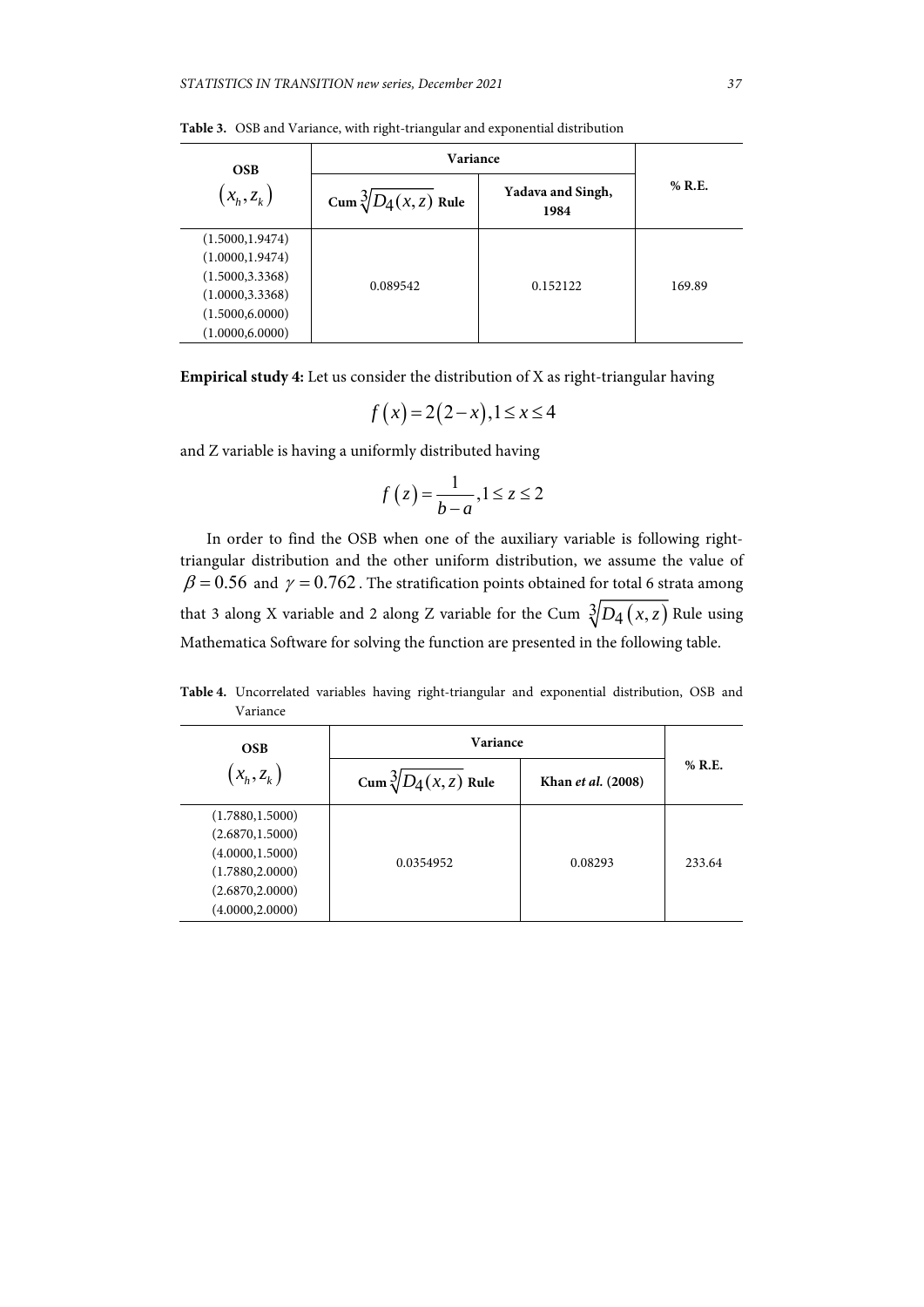# **12. Simulation Study**

In this section, we conduct a simulation study to investigate the effectiveness of the proposed dynamic programming with the following methods (1-3) in stratification package in the R statistical software and 4 & 5 in LINGO:

- 1. Dalenius and Hodges [1959] cum *f* method, which is the most frequently used and better known method.
- 2. Gunning and Horgan [2004] method.
- 3. Lavallée -Hidiroglou [1988] method with Kozak's [2004] algorithm.
- 4. Khan et al. [2015] method
- 5. Proposed method.

In this study, a data set (with  $N = 5000$ ) following the uniform and exponential distribution with  $a = 0$ ,  $b=1$ ,  $c=0$  and  $d=2$  was randomly generated by the R software. Then, the OSBs using the proposed method as discussed earlier are obtained for the three different number of strata, that is,  $(L,M) = (3,4)$ . Then, the OSBs using the proposed method are obtained for  $(L,M) = (3,4)$ . The OSBs are determined using cum f method, geometric method and the Lavallée-Hidiroglou (Kozak's) method using the stratification package with  $CV = 0.75$  and Khan et al. [10] and the proposed method using LINGO.

| <b>Table 5.</b> The variance of variables for different stratification methods |
|--------------------------------------------------------------------------------|
|--------------------------------------------------------------------------------|

| <b>Stratification Method</b>                                  | Variance<br>(in e-09) |
|---------------------------------------------------------------|-----------------------|
| Dalenius and Hodges [1959] cum $\sqrt{f}$ method              | 312.8371              |
| Gunning and Horgan [2004] method                              | 2891.916              |
| Lavallee-Hidiroglou [1988] method using Kozak's [2004] method | 728.3791              |
| Khan et al. [2015]                                            | 589.7021              |
| Proposed method                                               | 203.107               |

From the table above, it is noted that the OSBs obtained by the cum f method and the proposed dynamic programming method are very close to each other, whereas the OBSs in the other methods, geometric, Lavallée-Hidiroglou method with Kozak's algorithm and Khan et al. (2015) differ widely from that of the proposed method. However, the table reveals that the proposed method yields the smallest variances of the estimate for all  $(L, M) = (3, 4)$  as compared to all the other methods. Although the variances for the dynamic programming method are closed to the cum f method, the other two methods produce a greater variance than the dynamic programming technique. Thus, the study reveals that the proposed dynamic programming technique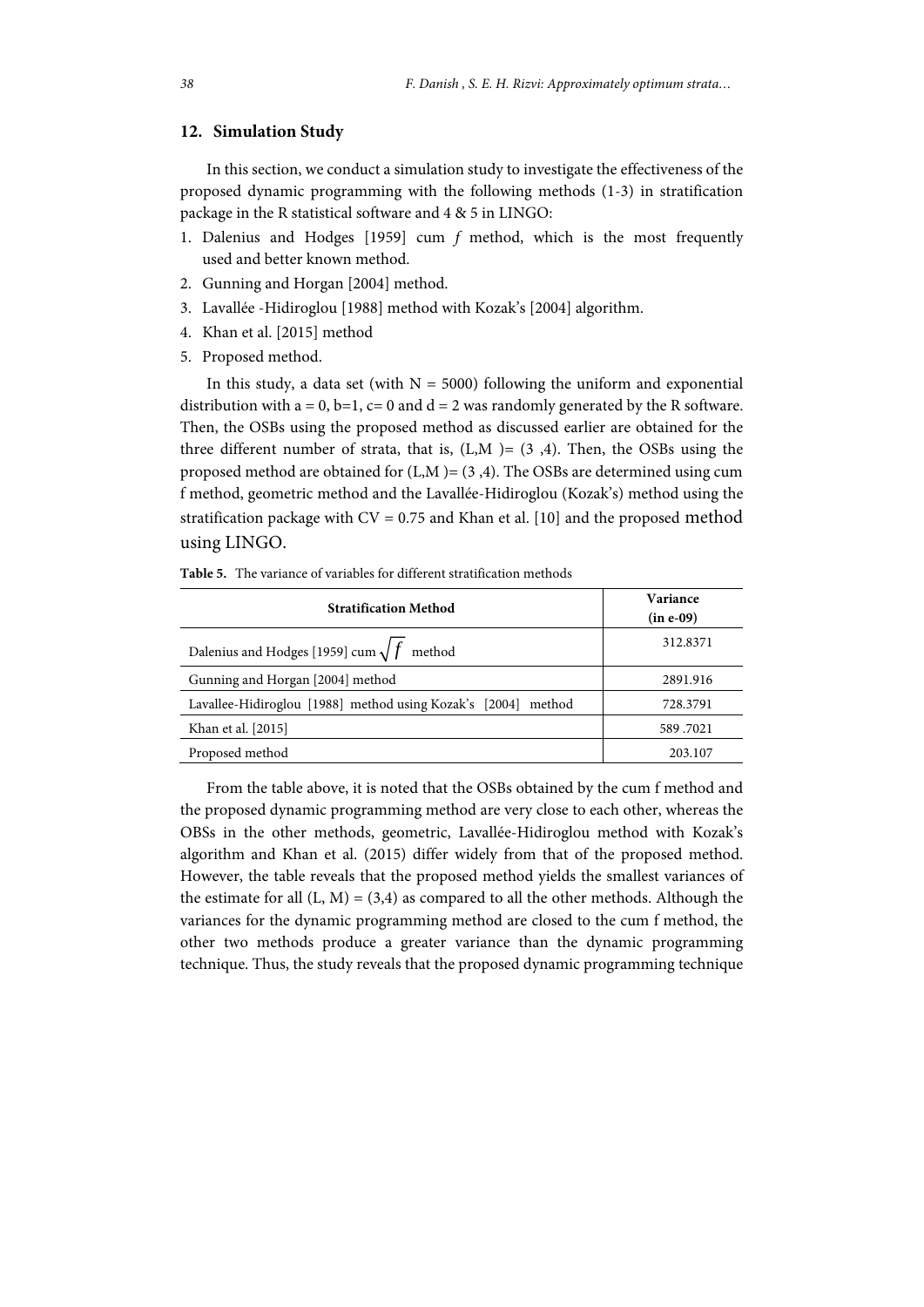is more efficient than the other methods while stratifying a population with a uniform and exponential distributions.

### **13. Conclusion**

The optimum stratification is defined as subdividing heterogeneous population into the best possible manner that makes the homogeneity within subpopulation and heterogeneity between them. Demarcation of strata boundaries is one of the main factors for efficient results in stratified random sampling. In this regard, we have proposed Cum  $\sqrt[3]{D_1(x,z)}$  Rule (i = 3,4) for obtaining approximately OSB for two stratification variables having single study variables for both the dependent as well as independent cases for concomitant variables. Thus, comparing the proposed method Cum  $\sqrt[3]{D_3(x,z)}$  Rule for standard normally distributed auxiliary variables with the Singh (1975), the %RE obtained is 268.21, which indicates the efficiency of the proposed method. Further, the %RE obtained while making comparisons between the proposed method (Cum  $\sqrt[3]{D_4(x,z)}$  Rule) and the method given by Yadava and Singh (1984) results in 169.89 for right-triangular and exponential auxiliary variables. In the same case for right-triangular and uniform auxiliary variables the %RE comes out to be 233.64 as compared with Khan *et al.* (2008) under proportional allocation. Further, the simulation study also proved the superiority of the proposed methods with regard to the existing methods. Thus, it can be concluded that the use of two stratification variables gains efficiency over a single auxiliary variable and the proposed methods are more precise than the existing methods. The proposed strategy can be entirely applied to different distributions that describe the concomitant variables.

# **References**

- Cochran, W. G., (1961).Comparison of methods for determining strata boundaries. *Bulletin of the International Statistical Institute*, 38, pp. 345–358.
- Cochran , W. G., (1963). *Sampling Technique*. John Wiley and Sons, Inc.
- Dalenius, T., (1950). The problem of optimum stratification. *Skandinavisk Aktuarietidskrift,* 33, pp. 203–213.
- Danish, F., Rizvi, S. E .H., (2018). Optimum Stratification in Bivariate Auxiliary Variables under Neyman Allocation. *Journal of Modern Applied Statistical Methods*, 17(1), 2580. DOI: 10.22237/jmasm/1529418671.